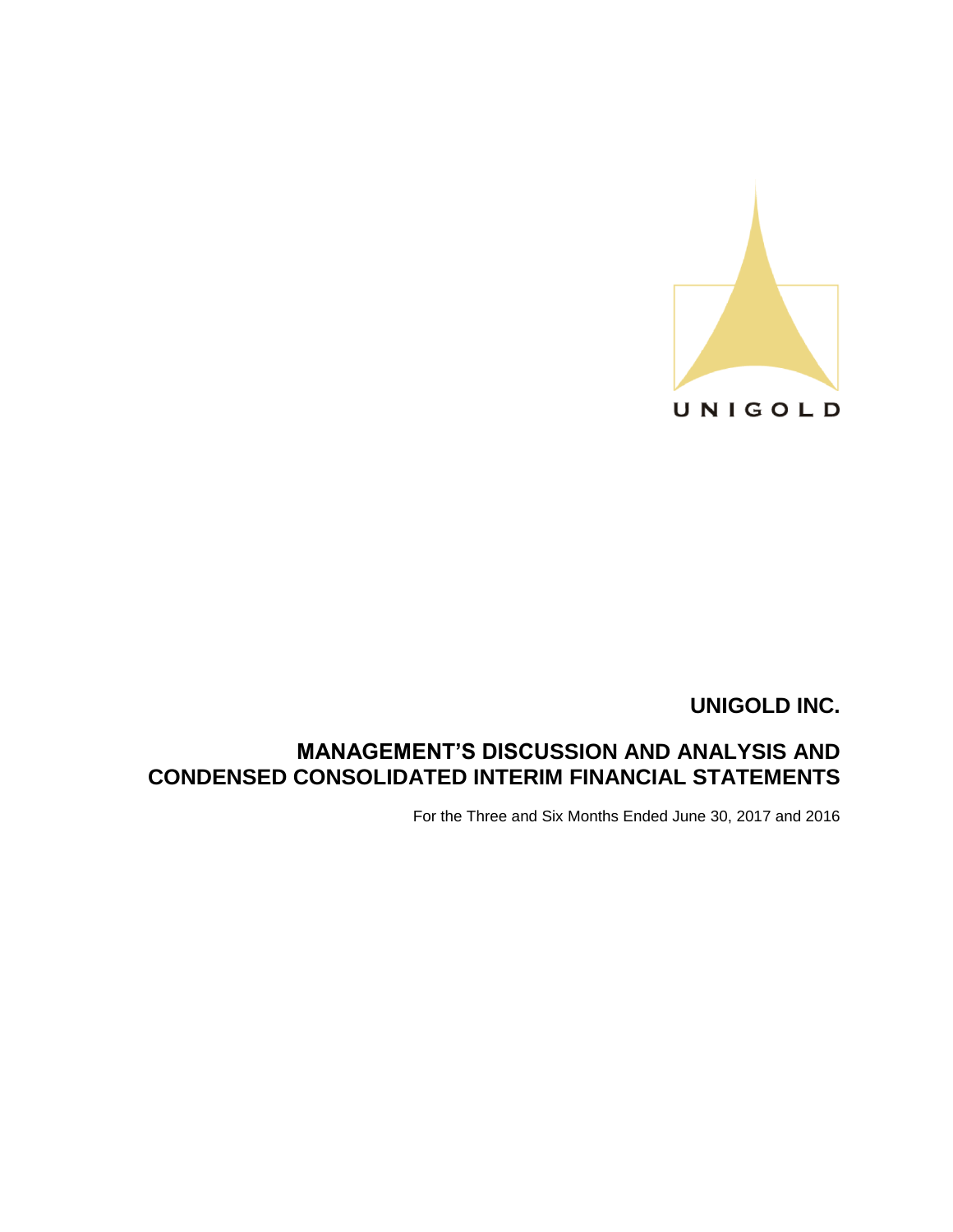# **MANAGEMENT'S DISCUSSION AND ANALYSIS**

The following discussion and analysis of the unaudited, condensed consolidated interim operating results and financial condition of Unigold Inc. ("Unigold" or the "Corporation") for the fiscal periods ended June 30, 2017 and 2016 should be read in conjunction with the unaudited, condensed consolidated interim financial statements of the Corporation and notes thereto at June 30, 2017. All financial information in this MD&A has been prepared in accordance with International Financial Reporting Standards ("IFRS"), and all dollar amounts are expressed in Canadian dollars unless otherwise indicated. Additional information, including the Corporation's press releases, has been filed electronically through the System for Electronic Document Analysis and Retrieval ("SEDAR") and is available online at www.sedar.com. The date of this report is August 23, 2017.

### *Corporation Overview*

Unigold is a Canadian based, growth oriented, junior natural resource Corporation focused on exploring and developing its significant land position in the Dominican Republic, within the highly-prospective Cretaceous-age Tireo Formation. The Tireo Formation, an emerging gold and base metal district, is a 75 kilometre wide series of volcanic and sedimentary rocks trending northwesterly across the island of Hispaniola. Unigold's most advanced project is their 100 percent interest in the Candelones deposit within the Neita exploration Concession, located in the west central highlands of the Dominican Republic along the border with Haiti. Unigold operates through its wholly owned Canadian subsidiary, Unigold Resources Inc., and its 97 per cent owned subsidiary, Unigold Dominicana, S.R.L., which is incorporated in the Dominican Republic.

# *Forward-Looking Statements*

This MD&A contains "forward-looking information" within the meaning of applicable Canadian securities legislation. Forward-looking information includes, but is not limited to, information concerning Unigold's exploration program and planned gold production as well as Unigold's strategies and future prospects. Generally, forward-looking information can be identified by the use of forward-looking terminology such as "plans", "expects", or "does not expect", "is expected", "budget", "scheduled", "estimates", "forecasts", "intends", "anticipates", or "does not anticipate", or "believes" or variations of such words and phrases or statements that certain actions, events or results "may", "could", "would", "might", or "will be taken", "occur", or "be achieved". Forward-looking information is based on the opinions and estimates of management at the date the information is made, and is based on a number of assumptions and subject to a variety of risks and uncertainties and other factors that could cause actual events or results to differ materially from those projected in the forward-looking information. Assumptions upon which such forward-looking information is based include, without limitation, availability of skilled labour, equipment, and materials; the potential of the Corporation's properties to contain economic metals deposits; the Corporation's ability to meet its working capital needs for the twelve-month period ending December 31, 2015; and the plans, costs, timing and capital for future exploration and development of the Corporation's property interests in the Dominican Republic. Many of these assumptions are based on factors and events that are not within the control of Unigold and there is no assurance they will prove to be correct. Factors that could cause actual results to vary materially from results anticipated by such forward-looking information include changes in market conditions, variations in ore reserves, resources, grade or recovery rates, risks relating to international operations (including legislative, political, social, or economic developments in the jurisdictions in which Unigold operates), economic factors, government regulation and approvals, environmental and reclamation risks, actual results of exploration activities, fluctuating metal prices and currency exchange rates, costs, changes in project parameters, conclusions of economic evaluations, the possibility of project cost overruns or unanticipated costs and expenses, labour disputes and the availability of skilled labour, failure of plant, equipment or processes to operate as anticipated, capital expenditures and requirements for additional capital, risks associated with internal control over financial reporting, and other risks of the mining industry. Although Unigold has attempted to identify important factors that could cause actual actions, events or results to differ materially from those described in forward-looking information, there may be other factors that cause actions, events or results not to be anticipated, estimated or intended. There can be no assurance that forward-looking information will prove to be accurate, as actual results and future events could differ materially from those anticipated in such information. Unigold undertakes no obligation to update forward-looking information if circumstances or management's estimates or opinions should change except as required by applicable securities laws. The reader is cautioned not to place undue reliance on forward-looking information.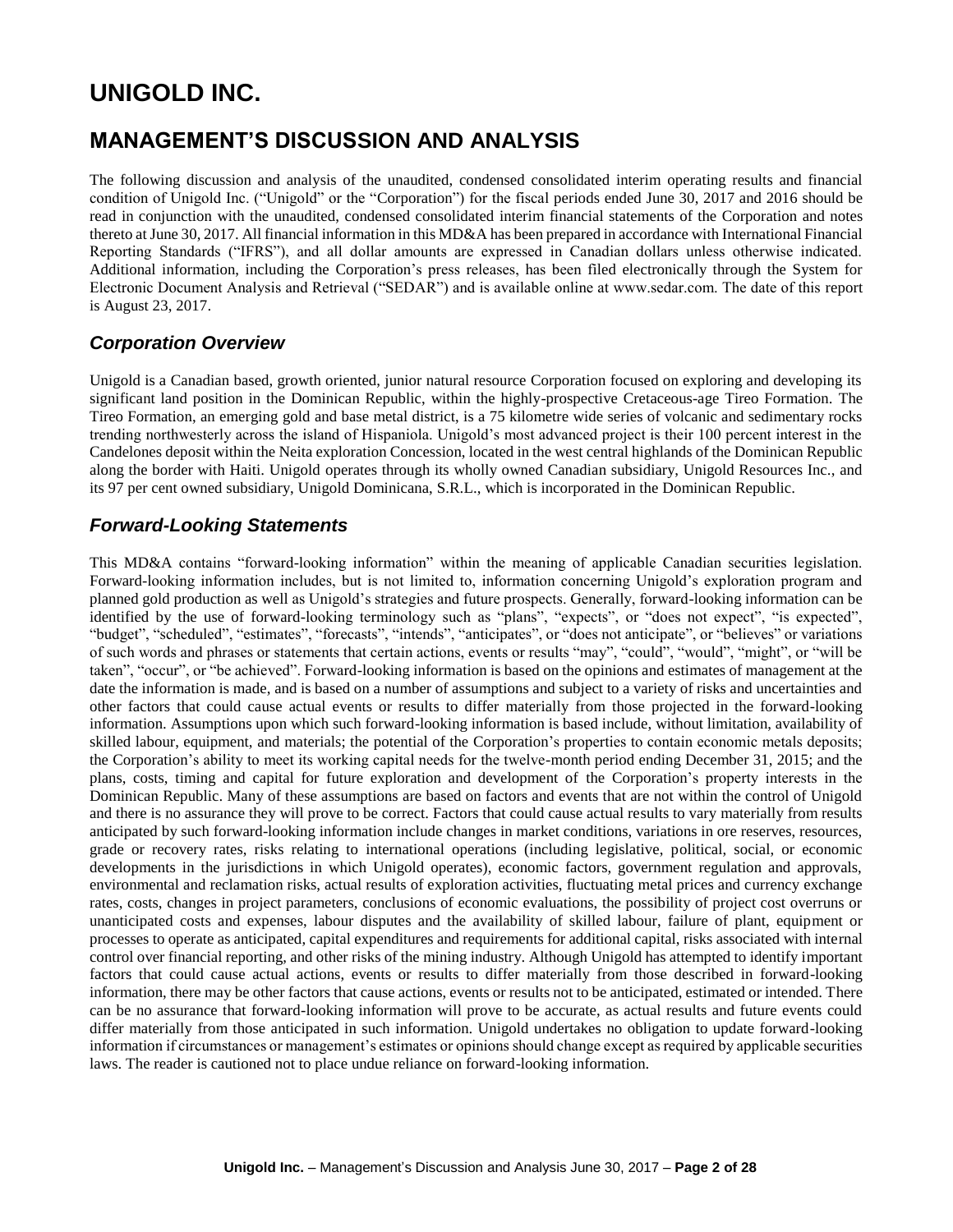# *Nature of Operations and Going Concern*

On November 12, 2013, the Corporation announced an initial inferred mineral resource estimate for the Candelones deposits assuming open-pit mining of the deposits. This resource was estimated to be 39.5 M tonnes averaging 1.6 grams per tonne ("g/t") gold ("Au") containing 2.0 M ounces ("oz") of gold. On February 24, 2015, the Corporation announced an updated inferred mineral resource estimate for the Candelones Extension deposit, assuming underground mining of this deposit. The updated resource estimated 5.2 M tonnes averaging 5.3 g/t Au containing 894,000 oz of gold with 0.35 percent ("%") copper ("Cu") containing 41.2 M lbs of copper. The reader is cautioned that mineral resources are not mineral reserves and do not have demonstrated economic viability. A mineral resource is a concentration or occurrence of solid material of economic interest in or on the Earth's crust in such form, grade or quality and quantity that there are reasonable prospects for eventual economic extraction. The location, quantity, grade or quality, continuity and other geological characteristics of a mineral resource are known, estimated or interpreted from specific geological evidence and knowledge, including sampling.

The recoverability of the amounts shown for mineral properties and deferred exploration and evaluation costs are dependent upon the existence of economically recoverable mineral reserves, the ability of the Corporation to obtain the necessary financing to complete its exploration programs and upon future profitable production or proceeds from disposition of such properties.

Because of limited working capital and continuing operating losses, the Corporation's continuance as a going concern is dependent upon its ability to obtain adequate financing and to reach profitable levels of operation. It is not possible to predict whether financing efforts will be successful or if the Corporation will attain profitable levels of operations or be able to sell properties.

# *Exploration*

#### *Neita*

Unigold's Neita concession covers more than 21,000 hectacres within the highly prospective Tireo Formation, a 75 kilometre wide series of volcanic and sedimentary rocks trending northwesterly through the island of Hispaniola. The Tireo Formation hosts a number of promising gold and base metal targets, both in the Dominican Republic and Haiti. During 2013, over 5.0 M gold equivalent oz were defined in the Tireo Formation.

Unigold has been actively exploring the Neita Concession since 2002, compiling an extensive geochemical and geophysical database and isolating numerous anomalies with the potential to host economically viable deposits of gold, zinc and copper.

Since acquiring the Neita property, Unigold has completed over 32,000 soil samples, 10,000 rock samples, 31,000 metres of surface trenching, and over 117,700 metres of diamond drilling. Drilling has largely focused on the Candelones deposits.

No work is currently under way on the property pending renewal of the exploration concession. The Neita exploration concession expired March 7, 2017 but, pertaining to the prerogatives set forth by Article 16 of the Mining Law Application Rules, the exclusive right of the concession area is protected by the application of a new exploration concession, which was duly filed by the Corporation on November 26th, 2016.

On July 27, 2017, Unigold was advised that the Dirección General de Minería has completed and finalized the review of the exploration concession application in respect of the Neita Property in the Dominican Republic.

The application is now open for public review. Unigold has published an extract of the application in a national Dominican newspaper ("El Caribe") twice, on July 28th and August 7th, as stipulated in Article 145 of the Mining Law.

Unigold is appreciative of the professionalism and openness that the Dirección General de Minería demonstrated throughout the application process. The Company continues to believe that the Dominican Republic is a premier destination for mineral exploration in terms of government transparency, mineral wealth, stable government, open economic borders, trained workforce and installed infrastructure.

Unigold continues to advise investors to use caution in the trading of the Company's securities until such time as notice is received from the Ministry of Energy and Mines regarding the final granting of the concession.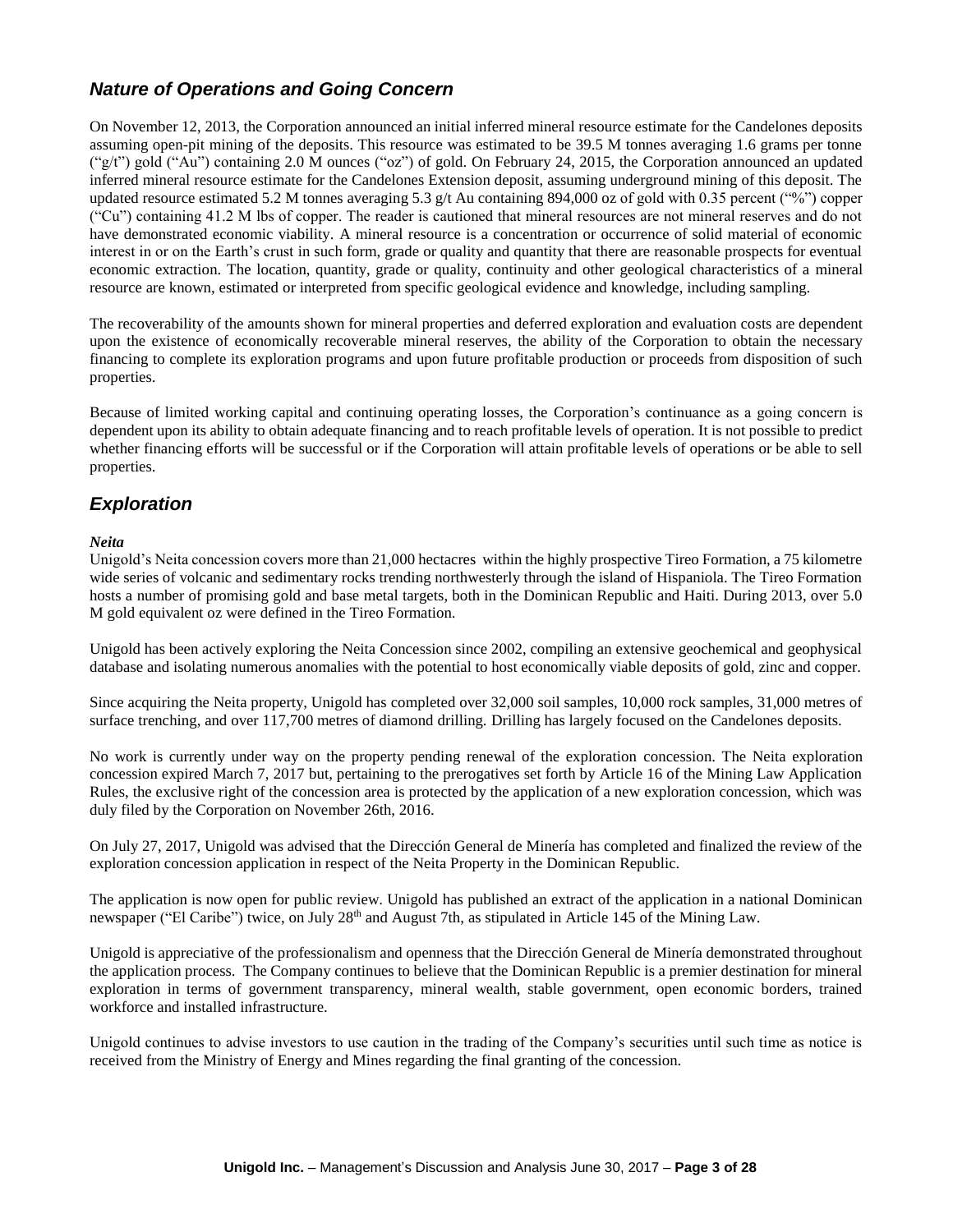Completed work:

|                                 |                     | <b>Statistics</b> |                 |
|---------------------------------|---------------------|-------------------|-----------------|
| Compilation data                | Q <sub>2</sub> 2017 | Year to date      | PROJECT TO DATE |
| Drilling $-$ holes              |                     |                   | 494             |
| Drilling $-$ metres             |                     |                   | 117,735         |
| Trenching – metres              |                     |                   | 31,559          |
| Geochemical analysis            |                     |                   | 142,697         |
| Grab samples                    |                     |                   | 10,108          |
| Soil samples                    |                     |                   | 32,704          |
| Stream samples                  |                     |                   | 884             |
| Induced polarization lines - km |                     |                   | 196             |
| Magnetic survey lines $-$ km    |                     |                   | 687             |

The material categories of exploration and evaluation assets are summarized below:

|                                                        |                 | Year to date |               |
|--------------------------------------------------------|-----------------|--------------|---------------|
| As at                                                  | January 1, 2017 | additions    | June 30, 2017 |
| Consulting (contract geologists and other technical    |                 |              |               |
| specialists)                                           | 6,663,189<br>S. | \$46,260     | \$6,709,449   |
| Drilling (including supplies and logistics expenses)   | 13,262,450      | 460          | 13,262,910    |
| Field expense (including geochemistry and geophysics)  | 2,289,275       | 1,868        | 2,291,143     |
| Laboratory analysis                                    | 4,640,535       |              | 4,640,535     |
| Travel                                                 | 1,542,430       | 56,132       | 1,598,562     |
| Wages & salaries                                       | 4,400,685       | 96,453       | 4,497,138     |
| Other (includes legal costs, capitalized depreciation) | 6,202,435       | 133,048      | 6,335,483     |
|                                                        | \$39,000,999    | \$334,221    | \$39,335,220  |

Wages and salaries are for the full time staff in the Dominican Republic. The majority of the remaining costs have been incurred in applying for the concession renewal.

### *Results of Operations*

For the quarter ended June 30, 2017, the Corporation recorded a loss of \$178,647, or \$0.00 per share, compared with a loss of \$665,535 or \$0.02 per share in 2016. In the second quarter of 2016, a non-cash expense of \$487,034 was recorded on the grant of stock options.

The material components of general and administrative expenses are detailed below.

|                               | Three Months Ending June 30, |          |
|-------------------------------|------------------------------|----------|
|                               | 2017                         | 2016     |
| Rent                          | 2,100<br>\$                  | \$1,500  |
| Insurance                     | 4,214                        | 4,288    |
| Telephone                     | 1,007                        | 1,353    |
| Computer supplies and support | 14,546                       | 4,399    |
| Other                         | 1,807                        | 1,263    |
| Total                         | \$23,674                     | \$12,803 |

# *Liquidity and Capital Resources*

The Corporation has no producing properties and, consequently, has no current operating income or cash flow. Financing of the Corporation's activities to date has been primarily obtained from equity issues. The continuing development of the Corporation's properties therefore depends on the Corporation's ability to obtain additional financing.

On May 25, 2016, Unigold Inc. closed a private placement of 16,000,000 units of the Corporation (the "Units") at a price of \$0.30 per Unit for gross proceeds of \$4,800,000 (the "Private Placement"). Each Unit consisted of one common share of the Corporation (a "Unit Share") and one common share purchase warrant (a "Warrant"). Each Warrant entitled the holder thereof to purchase one common share of the Corporation (a "Warrant Share" and together with the Units, Unit Shares, and Warrants, the "Securities") at an exercise price of \$0.45 at any time prior to May 25, 2018. The Corporation has the right to accelerate the expiry date of the Warrants on notice to the holders of Warrants if the closing price of the Corporation's common shares on a stock exchange in Canada is higher than \$0.90 per common share for more than 20 consecutive trading days at any time after September 26, 2016, in which case the Warrants will expire 30 days after the date on which such notice is given.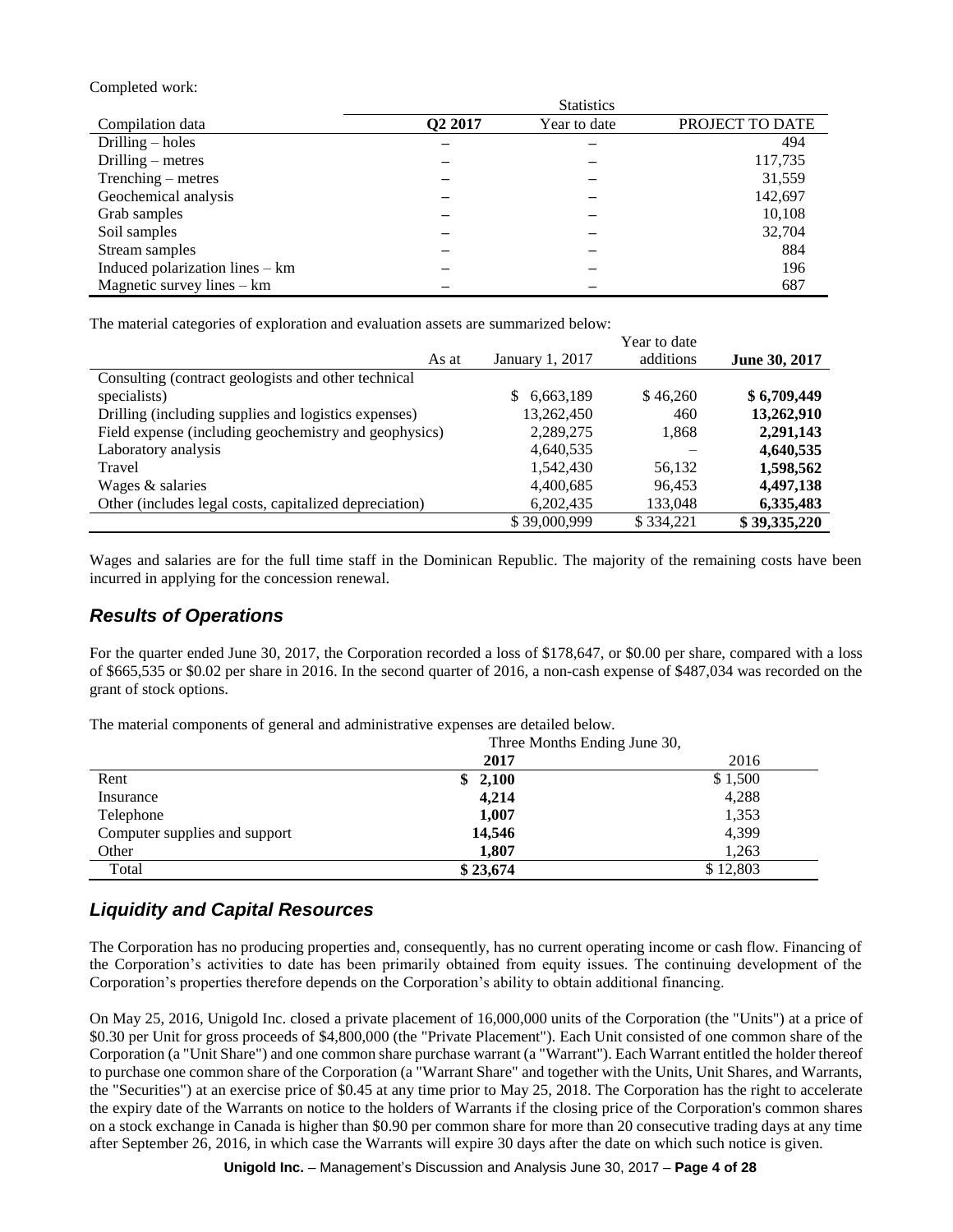In connection with the closing of the Private Placement, the Corporation issued an aggregate of 1,120,000 broker units (the "Broker Units") and paid an aggregate of \$343,324 in cash to the agents. Each Broker Unit entitled the holder thereof to purchase one unit of the Corporation until May 25, 2018 at an exercise price of \$0.30 per unit. Each unit consists of one common share of the Corporation and one common share purchase warrant of the Corporation having the same terms as the Warrants.

The proceeds from the Private Placement were used to fund the Corporation's continued exploration and development of its gold assets in the Dominion Republic, and for general working capital purposes.

As of June 30, 2017, the Corporation had a cash balance of \$1,993,055 (December 31, 2016 – \$2,594,593) and working capital of \$1,933,796 (December 31, 2016 – \$2,568,555).

# *Outlook*

Unigold had sufficient cash available as at June 30, 2017 to continue its operations. No exploration is planned in the Dominican Republic until the exploration concession has been granted. On the granting of the concession, the Technical Committee of the Board of Directors will recommend the next steps to continue development of the property and a proposed budget. Unigold intends to resume an active exploration program within the limits of its available cash. The available cash on hand less the amounts required to ensure the continuation of the corporation will restrict future work on the Neita property unless a financial transaction (e.g. sale of additional shares, merger or acquisition, joint venture) takes place.

# *Quarterly Financial Information (Unaudited)*

The following table sets out selected financial information derived from the Corporation's consolidated financial statements for each of the eight most recently completed quarters:

|                           |        | 2017   | 2016   |        |        |        | 2015   |        |
|---------------------------|--------|--------|--------|--------|--------|--------|--------|--------|
| (\$ thousands, except per |        |        |        |        |        |        |        |        |
| share amounts)            | 02     | 01     | O4     | O3     | O2     | O1     | 94     | O3     |
| Revenue                   |        |        |        |        |        |        |        |        |
| Net loss                  | (178)  | (184)  | (249)  | (140)  | (636)  | (163)  | (125)  | (309)  |
| Net loss per share: basic |        |        |        |        |        |        |        |        |
| and diluted               | (0.00) | (0.00) | (0.00) | (0.00) | (0.02) | (0.01) | (0.01) | (0.01) |
| Acquisition of            |        |        |        |        |        |        |        |        |
| exploration and           |        |        |        |        |        |        |        |        |
| evaluation assets         | 191    | 143    | 543    | 743    | 208    | 371    | 416    | 84     |

The net loss in Q2 2016 included a non-cash share based payment of \$487,034. Acquisition of exploration and evaluation activities varies on the level and type of activity with drilling consuming the most funds. In 2015, one drill operated in one month of Q4. In 2016, one drill operated for three months in Q3 and two months in Q4. No drilling has taken place in 2017.

# *Related Party Transactions*

Included in the accounts for the periods ended June 30, 2017 and 2016 are payments made to officers, directors and corporations under the control or significant influence of officers and directors of the Company as follows:

|                                            | Three months ended June 30, |          |           | Six months ended June 30, |
|--------------------------------------------|-----------------------------|----------|-----------|---------------------------|
|                                            | 2017                        | 2016     | 2017      | 2016                      |
| Management services fees paid to           |                             |          |           |                           |
| corporations controlled by or under        |                             |          |           |                           |
| significant influence of an officer of the |                             |          |           |                           |
| Company                                    | \$16,545                    | \$1,575  | \$25,545  | \$48,125                  |
| Professional fees paid to officers         | 49,100                      | 69,200   | 110,750   | 45,500                    |
|                                            | \$65,645                    | \$70,775 | \$136,295 | \$93,625                  |

These transactions were in the normal course of operations and were measured at the exchange amount, which is the amount of consideration established and agreed to by the related parties.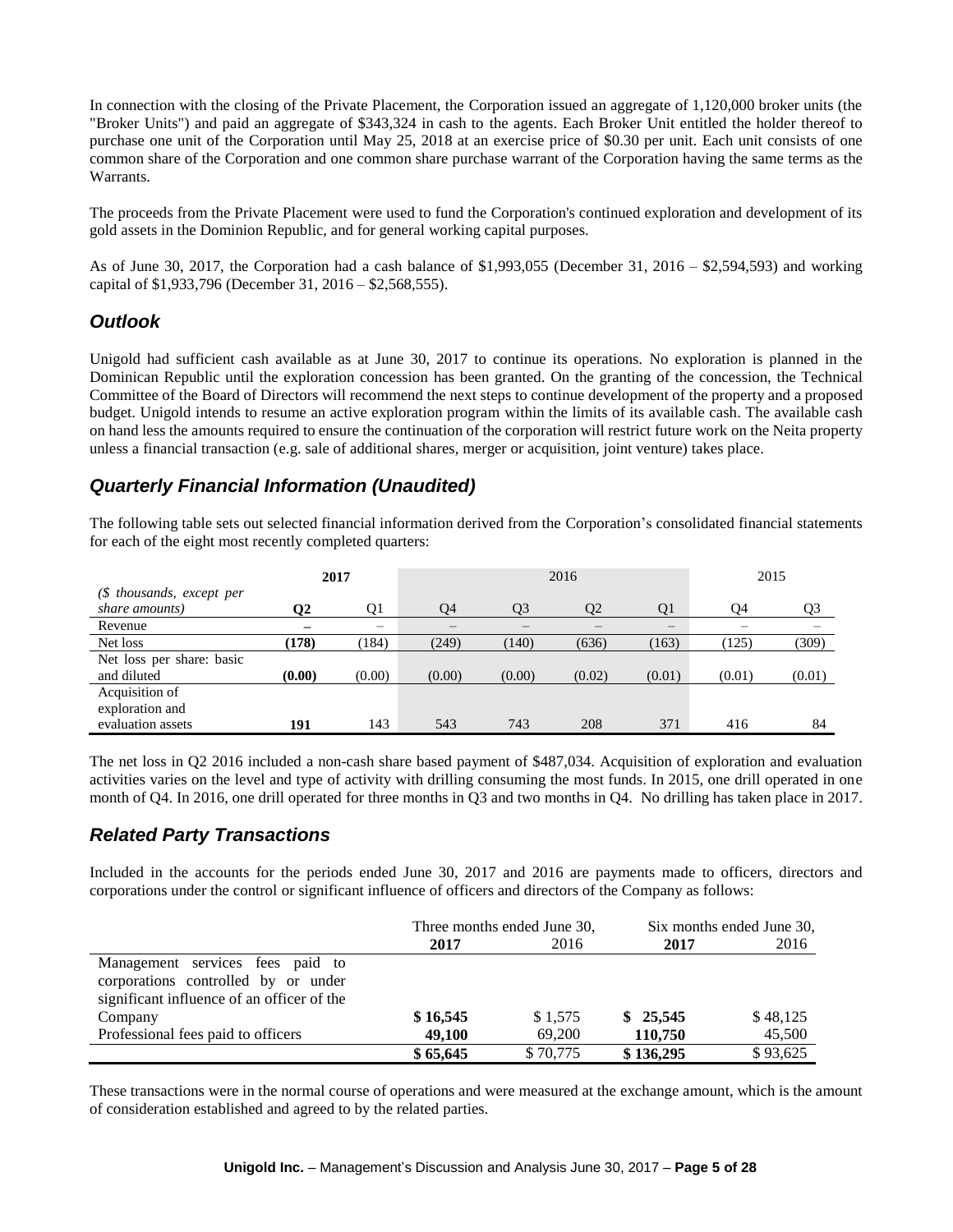# *Commitments, Contingencies and Contractual Obligations*

The Corporation's exploration activities are subject to various federal, provincial and international laws and regulations governing the protection of the environment. These laws and regulations are continually changing and generally becoming more restrictive. The Corporation conducts its operations so as to protect public health and the environment and believes its operations are materially in compliance with all applicable laws and regulations. The Corporation has made, and expects to make in the future, expenditures to comply with such laws and regulations.

Minimum contractual payments over the next five years are as follows:

| Year            | Total     | 2017      | 2018                     | 2019 | 2020 | 2021                     |
|-----------------|-----------|-----------|--------------------------|------|------|--------------------------|
| Office lease    | 8,000     | 8.000     | -                        | -    |      | $\overline{\phantom{0}}$ |
| <b>Services</b> | 126.000   | 126,000   | $\qquad \qquad -$        |      |      | $\overline{\phantom{0}}$ |
|                 | \$134,000 | \$134,000 | $\overline{\phantom{0}}$ |      |      | $\overline{\phantom{0}}$ |

### *Trend Information*

There are no major trends that are anticipated to have a material effect on the Corporation's financial condition and results of operations in the near future.

# *Off-Balance Sheet Arrangements*

The Corporation has no off-balance sheet arrangements, no capital lease agreements and no long-term debt obligations.

# *Proposed Transactions*

There are no proposed transactions that will materially affect the performance of the Corporation. As is typical of the gold exploration sector, Unigold is continually reviewing potential property acquisition, investment and joint venture transactions and opportunities

# *Critical Accounting Policies and Estimates*

The Corporation prepares its consolidated financial statements in accordance with IFRS. The most significant accounting estimates are the policy of capitalizing exploration costs on its properties and the valuation of such properties, and the stockbased compensation calculation.

The Corporation reviews its portfolio of exploration properties on an annual basis to determine whether a write-down of the capitalized cost of any property is required. The recoverability of the amounts shown for exploration properties and deferred exploration and evaluation assets is dependent on the existence of economically recoverable reserves, and the ability to obtain financing to complete the development of such reserves.

The Corporation uses the Black-Scholes model to determine the fair value of options and warrants. The main factor affecting the estimates of stock-based compensation is the stock price volatility used. The Corporation uses the historical price data and comparables in the estimate of future volatilities.

# *Risks and Uncertainties*

At the present time, Unigold does not hold any interest in a mining property in production. The Corporation's viability and potential successes lie in its ability to develop, exploit and generate revenue out of mineral deposits. Revenues, profitability and cash flow from any future mining operations involving the Corporation will be influenced by precious and/or base metal prices and by the relationship of such prices to production costs. Such prices have fluctuated widely and are affected by numerous factors beyond the Corporation's control.

#### *Nature of Mineral Exploration and Development Projects*

**Unigold Inc.** – Management's Discussion and Analysis June 30, 2017 – **Page 6 of 28** Mineral exploration is highly speculative in nature, involves many risks and frequently is non-productive. There is no assurance that exploration efforts will be successful. The exploration and development of mineral deposits involves significant financial and other risks over an extended period of time, which even a combination of careful evaluation, experience, and knowledge may not eliminate. Few mining properties that are explored are ultimately developed into producing mines. Major expenses are required to establish reserves by drilling and to construct mining and processing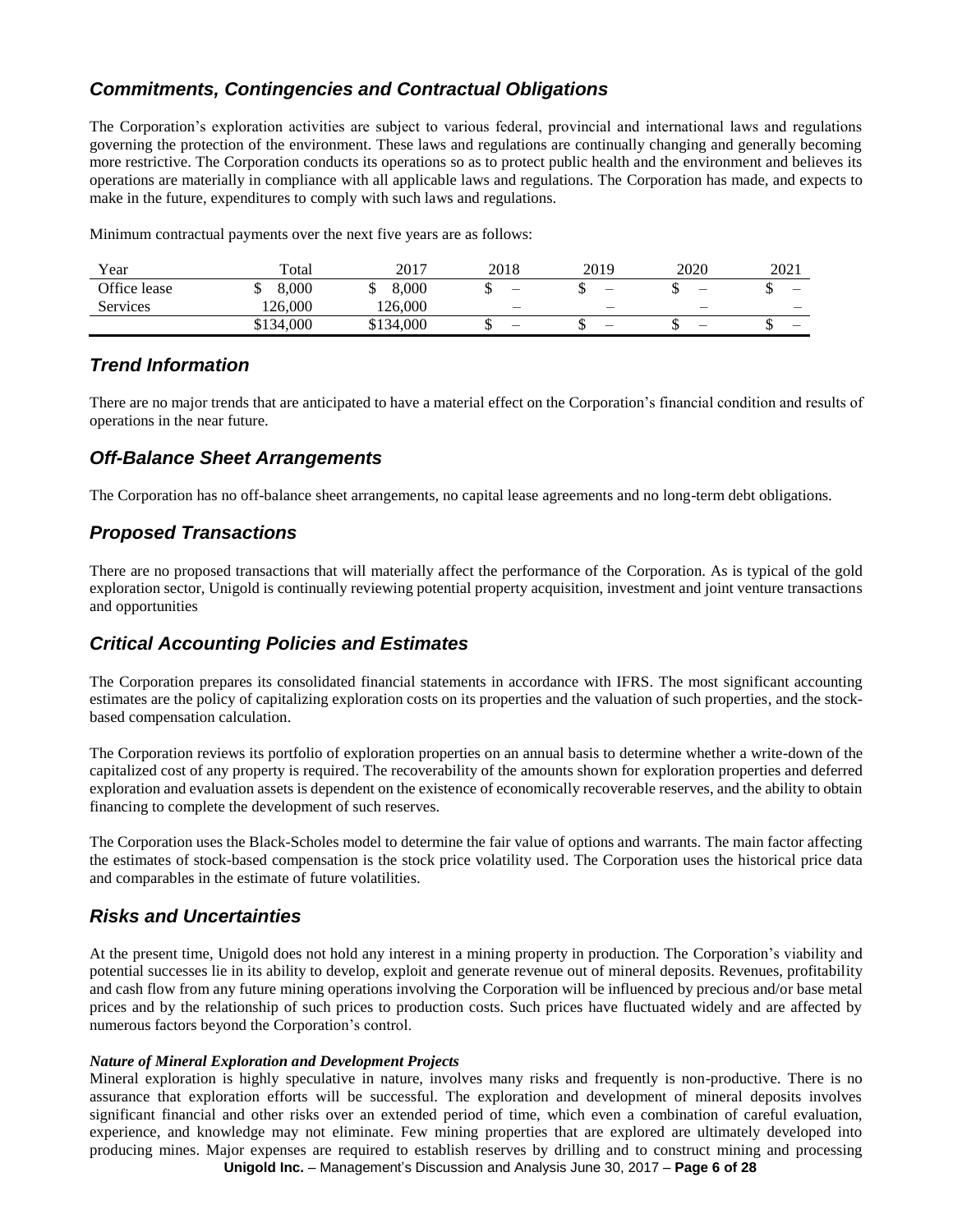facilities. Large amounts of capital are frequently required to purchase necessary equipment. It is impossible to ensure that the current or proposed exploration programs on properties in which the Corporation has an interest will result in profitable commercial mining operations.

Success in establishing mineral reserves through exploration is the result of a number of factors, including the quality of management, the Corporation's level of geological and technical expertise, the quality of land available for exploration and other factors. Once mineralization is discovered, it may take several years in the initial phases of drilling until production is possible, during which time the economic feasibility of production may change. Substantial expenditures are required to establish proven and probable reserves through drilling, to determine the optimal metallurgical process to extract the metals from the ore and, in the case of new properties, to construct mining and processing facilities. Whether a deposit will be commercially viable depends on a number of factors, including the particular attributes of the deposit, such as its size and grade, costs and efficiencies of the recovery methods that can be employed, proximity to infrastructure, financing costs and governmental regulations, including regulations relating to prices, taxes, royalties, infrastructure, land use, importing and exporting of gold or silver, and environmental protection. The effect of these factors cannot be accurately predicted, but the combination of these factors may result in the Corporation not receiving an adequate return on its invested capital. Because of these uncertainties, no assurance can be given that exploration programmes will result in the establishment or expansion of resources or reserves.

#### *The Corporation's Properties Are Subject to Title Risks*

The Corporation has taken all reasonable steps to ensure that it has proper title to its properties. However, the Corporation cannot provide any guarantees that there are no prior unregistered agreements, claims or defects that may result in the Corporation's title to its properties being challenged. A successful challenge to the precise area and location of these claims could result in the Corporation being unable to operate on its properties as anticipated or being unable to enforce its rights with respect to its properties, which could have a material and adverse effect on the Corporation's future cash flows, earnings, results of operations and financial condition.

#### *The Corporation and Its Projects Are Subject to Risks of Operating in Foreign Countries*

The Corporation's projects are subject to the risks of operating in foreign countries. The Corporation's foreign operations and investments and its ability to carry on its business in the normal course may be adversely affected by political and economic considerations such as civil unrest, war (including in neighbouring states), terrorist actions, labour disputes, corruption, sovereign risk, political instability, the failure of foreign parties, courts or governments to honour or enforce contractual relations, changing government regulations with respect to mining (including environmental requirements, taxation, land tenure, foreign investments, income repatriation and capital recovery), fluctuations in currency exchange and inflation rates, import and export restrictions, challenges to the Corporation's title to properties or mineral rights, problems renewing concessions and permits, opposition to mining from environmental or other non-governmental organizations, increased financing costs, instability due to economic under-development, inadequate infrastructure, and the expropriation of property interests. In addition, the enforcement by Unigold of its legal rights to exploit its properties or to utilize its permits and concessions may not be recognized by the court systems in the Dominican Republic. The occurrence of one or more of these risks could have a material and adverse effect on the viability and financial performance of its foreign operations, which could have a material and adverse effect on the Corporation's future cash flows, earnings, results of operations and financial condition. Any of these events could also result in conditions that delay or prevent the Corporation from exploring or developing its properties even if economic quantities of minerals are found.

#### *Financing Risk*

To fund future investments in its mineral properties the Corporation requires capital. The Corporation may not have sufficient internally generated cash flow and working capital and may have to access the capital markets. Subject to economic conditions at the time, there can be no assurance the Corporation would be able to raise additional debt or equity financing on acceptable terms. If the Corporation cannot finance its future projects it could have a material and adverse effect on the Corporation's future cash flows, earnings, results of operations and financial condition.

### *Environmental Matters*

In the risks section above, reference was made to several risks impacting on environment matters. Unigold believes that it is in compliance with all environmental regulations in the Dominican Republic and has made no provision for environmental remediation costs as such costs are believed to be immaterial.

# *Corporate Social Responsibility ("CSR"), Safety, Health and Environment.*

**Unigold Inc.** – Management's Discussion and Analysis June 30, 2017 – **Page 7 of 28** The Corporation engages in and adheres to the principles of sound Corporate Social Responsibility with the local communities and people where it operates. While the Corporation recognizes that the funds to achieve these goals are derived from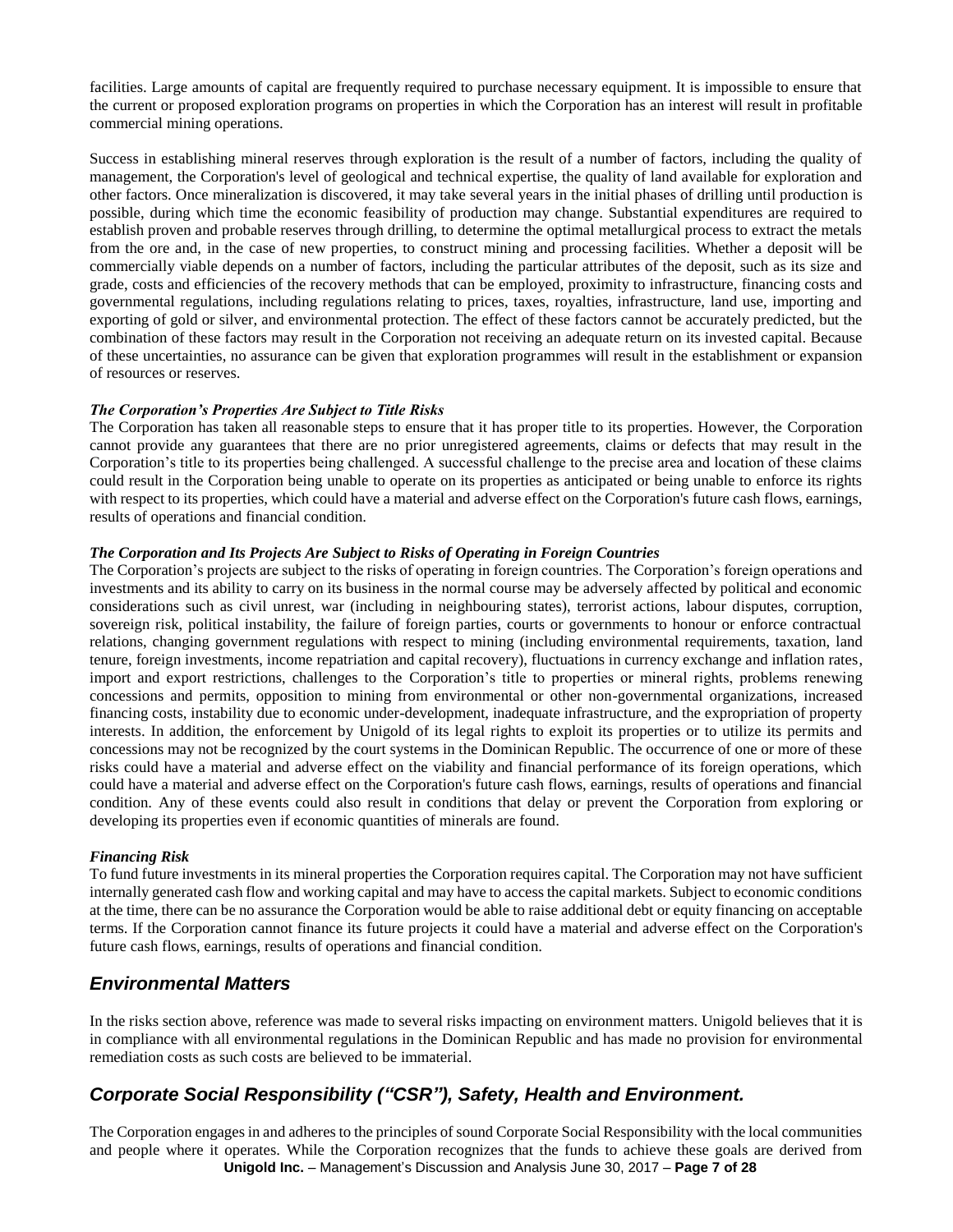shareholders investment in the Corporation, it also believes that those same shareholders recognize that pragmatic and cost effective CSR activity benefits all stakeholders and enables ongoing field activity with the support of local leaders, government, landowners and the community in general.

There were no lost time accidents during the period. There were no reportable environmental compliance events during the period.

# *Future Accounting Changes*

#### *Accounting standards and interpretations issued but not yet adopted*

Certain new standards, interpretations, amendments and improvements to existing standards are not yet effective for the period ended June 30, 2017, and have not been applied in preparing these unaudited, condensed consolidated interim financial statements as follows:

- IFRS 9 *Financial Instruments* addresses the classification and measurement of financial assets; and
- IFRS 16 *Leases* requires that leases over one year in length be recorded as a liability. IFRS 16 states that upon lease commencement a lessee recognises a right-of-use asset and a lease liability. The right-of-use asset is initially measured at the amount of the liability plus any initial direct costs. After lease commencement, the lessee shall measure the right-of-use asset at cost less accumulated depreciation and accumulated impairment.

These standards are being evaluated to determine their impact on the unaudited, condensed consolidated interim financial statements financial statements of the Corporation. IFRS 9 is effective for the Corporation's fiscal year starting January 1, 2018. IFRS 16 is effective for annual periods beginning on or after January 1, 2019.

### *Financial Instruments*

#### *Fair Value*

IFRS requires that the Corporation disclose information about the fair value of its financial assets and liabilities. The carrying amounts for cash and cash equivalents, sundry receivables, accounts payable and accrued liabilities on the Statements of Financial Position approximate fair value because of the limited term of these instruments. Fair value estimates are made at the statement of financial position date based on relevant market information and information about the financial instrument. These estimates are subjective in nature and involve uncertainties in significant matters of judgment and therefore cannot be determined with precision. Changes in assumptions could significantly affect these estimates.

#### *Credit Risk*

Credit risk is the risk of loss associated with a counterparty's inability to fulfill its payment obligations. The Corporation's credit risk is primarily attributable to cash, other receivables, other financial assets and other investments. Cash is held with reputable Canadian financial institutions, from which management believes the risk of loss to be minimal. Financial instruments included in other receivables consist of harmonized sales tax due from the Federal Government of Canada. Other receivables are in good standing as of June 30, 2017. Management believes that the credit risk concentration with respect to financial instruments included in other receivables is minimal.

#### *Liquidity Risk*

As at June 30, 2017, the Company has working capital of \$1,933,796 (December 31, 2016 – \$2,568,555). As of June 30, 2017, the Company has a cash balance of \$1,993,055 (December 31, 2016– \$2,594,593 to settle current accounts payable and accrued liabilities of \$94,668 (December 31, 2016 – \$77,913). The Company's other current assets consist of other receivables of \$15,862 (December 31, 2016 – \$32,468) and other financial assets and prepaids of \$19,547 (December 31, 2016 – \$19,407).

#### *Market Risk*

At the present time, the Corporation does not hold any interest in a mining property that is in production. The Corporation's viability and potential success depends on its ability to develop, exploit, and generate revenue from the development of mineral deposits. Revenue, cash flow, and profits from any future mining operations in which the Corporation is involved will be influenced by precious and/or base metal prices and by the relationship of such prices to production costs. Such prices can fluctuate widely and are affected by numerous factors beyond the Corporation's control.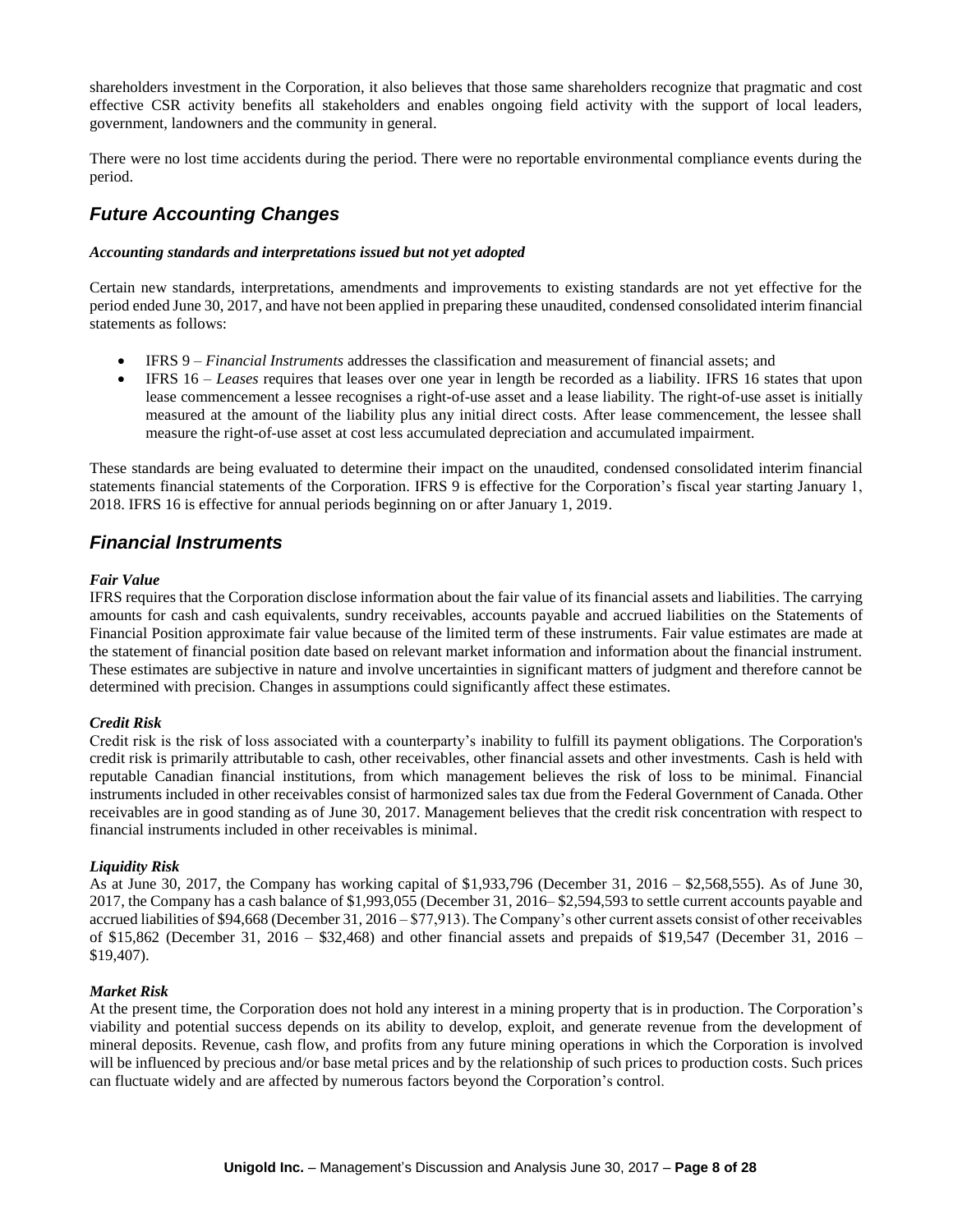#### *Foreign Exchange Risk*

The Company's financings are in Canadian dollars. Certain of the Company's transactions with its subsidiary, Unigold Dominicana, S.R.L. are incurred in foreign currencies and are therefore subject to gains or losses due to fluctuations in exchange rates. The Company is therefore subject to foreign exchange risk. As at June 30, 2017, the Company had cash balances of \$86,719 (December 31, 2016 – \$192,700) in United States dollars. U.S. \$ accounts payable as at June 30, 2017 were U.S. \$1,844 (December 31, 2016 – U.S. \$13,248).

#### *Interest Rate Risk*

The Corporation's current policy is to invest excess cash in investment-grade short-term deposit certificates issued by its financial institutions. The Corporation periodically monitors the investments it makes and is satisfied with the creditworthiness of its financial institutions. As of June 30, 2017, interest rate risk is minimal since the Corporation has no interest-bearing debt instruments.

#### *Commodity Price Risk*

The ability of the Corporation to develop its properties and the future profitability of the Corporation is directly related to the market price of certain minerals.

#### *Sensitivity Analysis*

The Corporation is exposed to foreign currency risk of fluctuations on financial instruments that are denominated in U.S. dollars and the Dominican Republic Peso related to cash balances, other investments and accounts payable. Sensitivity to a plus or minus 5% change in the foreign exchange rate would not have resulted in a significant fluctuation in loss for the period ended June 30, 2017. The Corporation does not undertake currency hedging activities to mitigate its foreign currency risk.

#### *Capital Management*

Unigold considers its capital structure to consist of total equity attributable to equity holders of the Corporation. The Corporation manages its capital structure and makes adjustments to it, in order to have the funds available to support is exploration and corporate activities. The Corporation's objective in managing capital is to safeguard its ability to operate as a going concern. The Corporation is in the development stage and as such is dependent on external financing. In order to carry out planned exploration and development, and pay for administrative and operating costs, the Corporation will spend its existing working capital. The Corporation's objective when managing capital is to safeguard the Corporation's ability to continue as a going concern in order to pursue the exploration of its exploration properties and maximize shareholder returns. The Corporation satisfies its capital requirements through careful management of its cash resources and by equity issues, as necessary, based on the prevalent economic conditions of both the industry and the capital markets and the underlying risk characteristics of the related assets. Management reviews its capital management approach on an ongoing basis. The Corporation is not subject to externally imposed capital requirements.

# *Report on Internal Control over Financial Reporting and Disclosure Controls and Procedures*

In connection with Exemption Orders issued in November 2007 by each of the British Columbia Securities Commission and Ontario Securities Commission, the Chief Executive Officer and Chief Financial Officer of the Corporation have filed a Venture Issuer Basic Certificate with respect to the financial information contained in the unaudited, condensed consolidated interim financial statements and the accompanying related MD&A. In contrast to the certificate under National Instrument 52-109 (Certification of Disclosure in Issuer's Annual and Interim Filings) ("NI 52-109"), the Venture Issuer Basic Certificate does not include representations relating to the establishment and maintenance of disclosure controls and procedures and internal control over financial reporting, as defined in NI 52-109. For further information, the reader should refer to the Venture Issuer Basic Certificates filed by the Corporation with the Annual Filings on SEDAR at www.sedar.com. Management believes that based upon the evaluations and actions taken to date, reasonable assurance can be provided that there is no material misstatement of the financial results reported as of June 30, 2017.

### *Outstanding Share Data*

Details about the Corporation's outstanding common shares as at August 23, 2017 are as follows: Common shares issued and outstanding 45,621,309

| Potential issuance of common shares – warrants                         | 17,120,000 |
|------------------------------------------------------------------------|------------|
| Stock options issued to directors, employees, officers and consultants | 3,590,000  |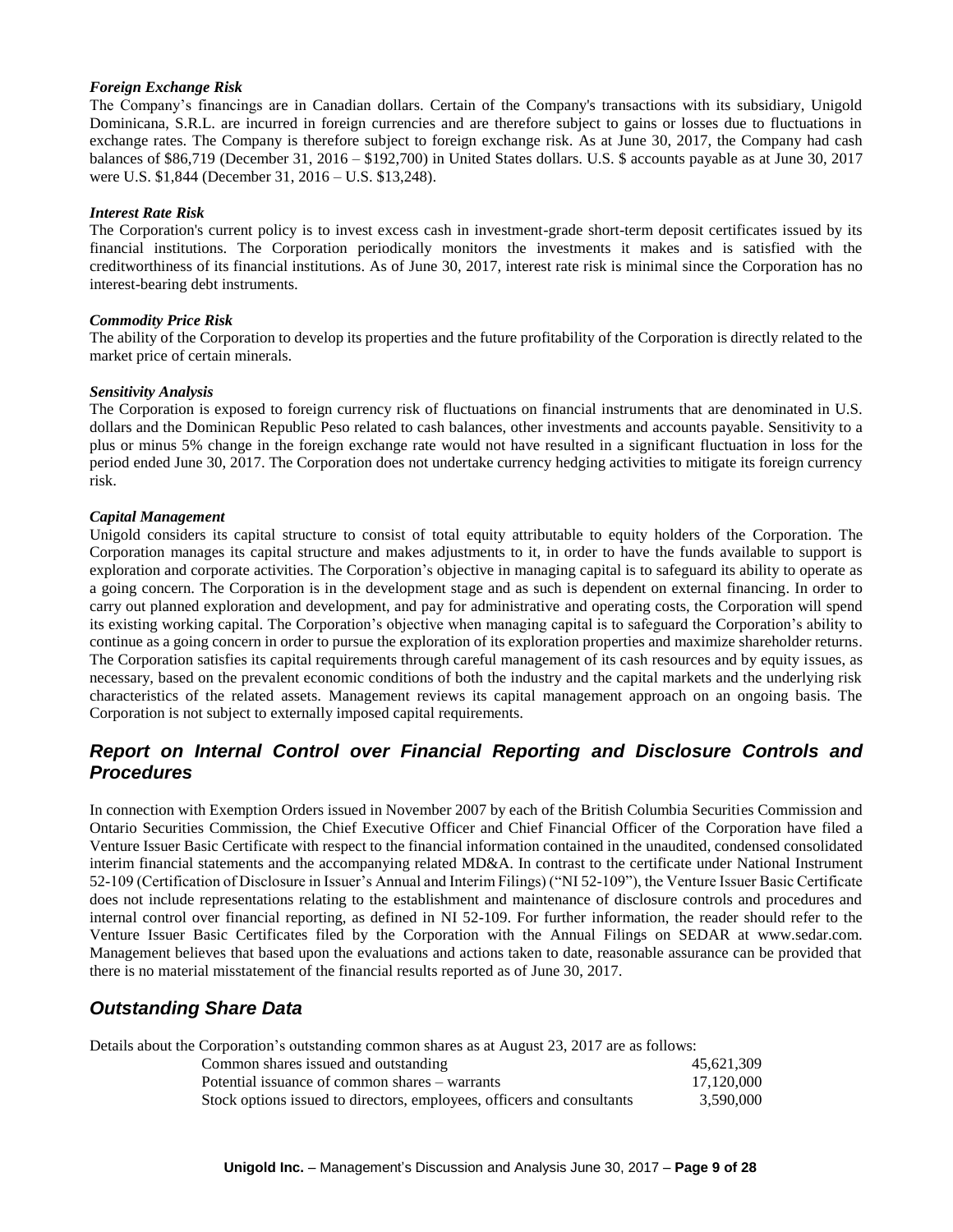### *Qualified Person*

The foregoing scientific and technical information has been prepared or reviewed by Wes Hanson, P.Geo., the Chief Operating Officer of the Corporation. He also supervises all work associated with the Corporation's exploration programs in the Dominican Republic. Mr. Hanson is a "qualified person" within the meaning of National Instrument 43-101. W. Lewis P. Geo. and A. San Martin MAusIMM(CP), both employed by Micon have reviewed and approved statements associated with the mineral resource estimates.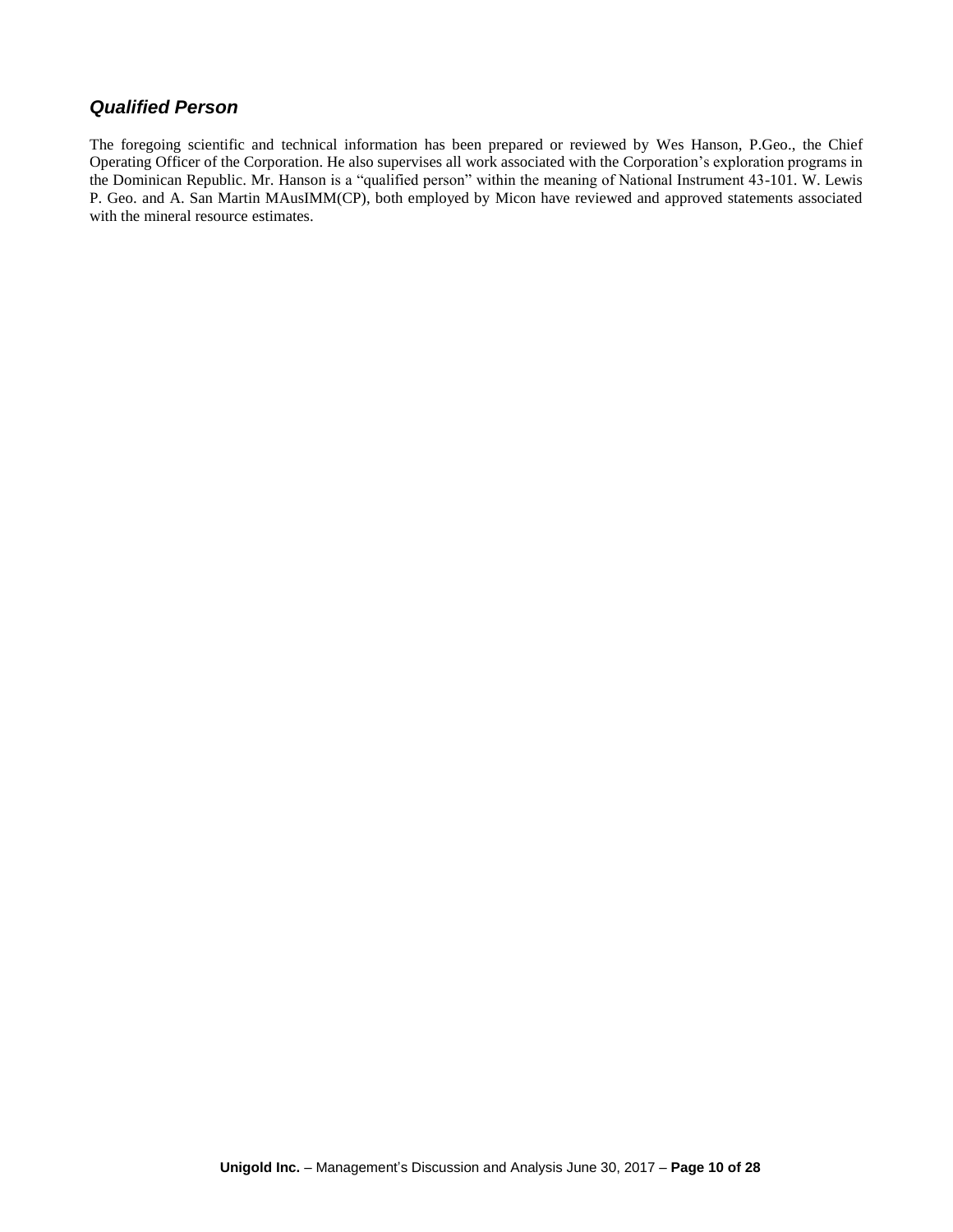

# **CONDENSED CONSOLIDATED INTERIM FINANCIAL STATEMENTS**

For the Three and Six Months Ended June 30, 2017 and 2016 Expressed in Canadian Dollars Unaudited

The accompanying unaudited condensed consolidated interim financial statements of Unigold Inc. have been prepared by and are the responsibility of management. Unigold's auditors have not reviewed the unaudited condensed interim financial statements.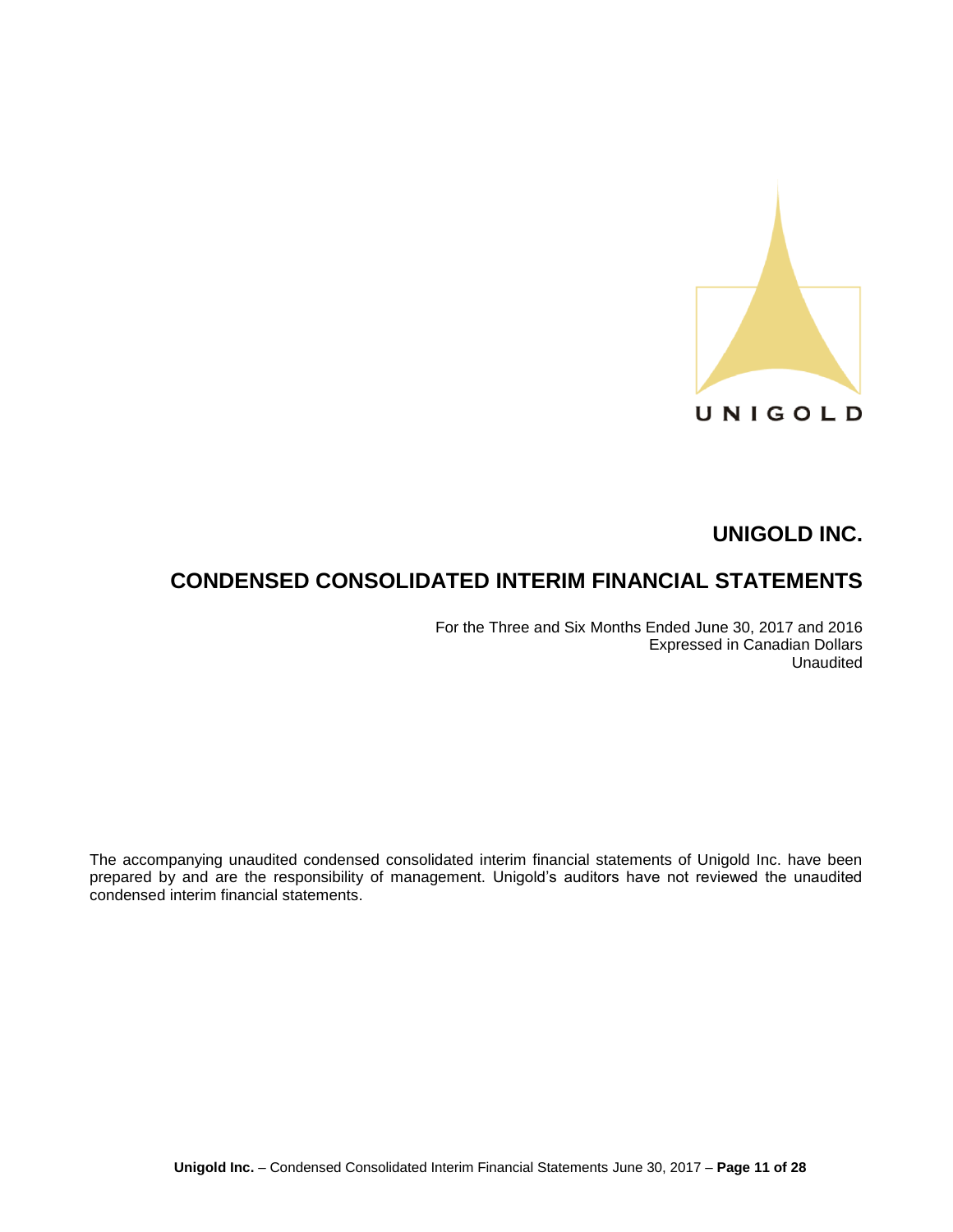# *CONDENSED CONSOLIDATED INTERIM STATEMENTS OF FINANCIAL POSITION*

*(Expressed in Canadian Dollars)*

|                                                          | June 30, 2017  |                   |
|----------------------------------------------------------|----------------|-------------------|
| As at,                                                   | (unaudited)    | December 31, 2016 |
| <b>Assets</b>                                            |                |                   |
| <b>Current assets</b>                                    |                |                   |
| Cash                                                     | \$1,993,055    | \$2,594,593       |
| Other receivables                                        | 15,862         | 32,468            |
| Other financial assets and prepaids                      | 19,547         | 19,407            |
| Total current assets                                     | 2,028,464      | 2,646,468         |
| <b>Non-current assets</b>                                |                |                   |
| Property, plant and equipment (Note 6)                   | 501,819        | 564,044           |
| Exploration properties (Note 7)                          | 283,747        | 283,747           |
| Exploration and evaluation assets (Note 7)               | 39,335,220     | 39,000,999        |
| <b>Total assets</b>                                      | \$42,149,250   | \$42,495,258      |
|                                                          |                |                   |
| <b>Liabilities</b>                                       |                |                   |
| <b>Current liabilities</b>                               |                |                   |
| Accounts payable and accrued liabilities                 | \$<br>94,668   | \$.<br>77,913     |
| <b>Total liabilities</b>                                 | 94,668         | 77,913            |
|                                                          |                |                   |
| Equity attributable to shareholders of the Company       |                |                   |
| Share capital (Note $8(a)$ )                             | 57,299,940     | 57,299,940        |
| Reserve for warrants ( <i>Note</i> $8(b)$ )              | 2,150,859      | 3,249,939         |
| Reserve for share-based payments ( <i>Note</i> $8(c)$ )  | 1,073,294      | 1,671,314         |
| Accumulated deficit                                      | (18, 472, 342) | (19,806,679)      |
| Total equity attributable to shareholders of the Company | 42,051,751     | 42,414,514        |
|                                                          |                |                   |
| <b>Non-controlling interest</b>                          | 2,831          | 2,831             |
|                                                          |                |                   |
| <b>Total equity</b>                                      | 42,054,582     | 42,417,345        |
| <b>Total liabilities and equity</b>                      | \$42,149,250   | \$42,495,258      |

Nature of operations *(Note 1)* Going concern *(Note 2)* Commitments and contingencies *(Notes 7 and 16)*

Approved on Behalf of the Board:

s/ Joseph Del Campo s/ Joseph Hamilton Director Director Director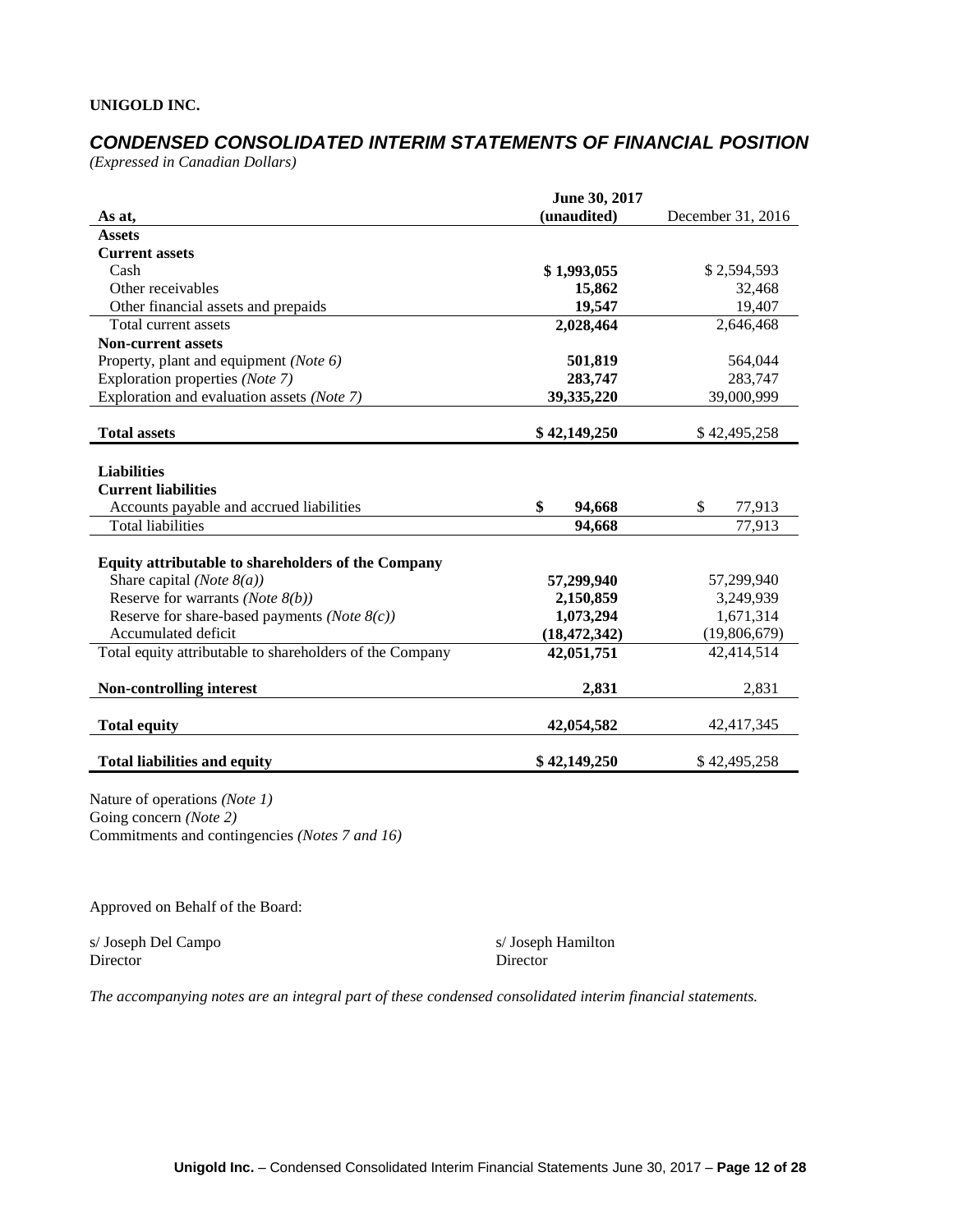# *CONDENSED CONSOLIDATED INTERIM STATEMENTS OF CHANGES IN SHAREHOLDERS' EQUITY*

*(Unaudited-Expressed in Canadian Dollars)*

|                               |            | Share capital | Other reserves |             | Accumulated              |                 | Equity          |
|-------------------------------|------------|---------------|----------------|-------------|--------------------------|-----------------|-----------------|
|                               | Number     |               |                | Share-based | Total other              | Deficit         | attributable to |
|                               | of shares  | Amount        | Warrants       | payment     | reserves                 |                 | shareholders    |
| Balance, January 1, 2017      | 45,621,309 | \$57,299,940  | \$3,249,939    | \$1,671,314 | \$4,921,253              | \$ (19,806,679) | \$42,414,514    |
| Share-based payment           |            |               |                |             |                          |                 |                 |
| Transfer to deficit on expiry |            |               |                |             |                          |                 |                 |
| Net loss for the period       |            |               |                |             |                          | (184.116)       | (184, 116)      |
| <b>Balance March 31, 2017</b> | 45,621,309 | \$57,299,940  | \$3,249,939    | \$1,671,314 | \$4,921,253              | \$ (19,990,795) | \$42,230,398    |
| Transfer to deficit on expiry |            |               | (1,099,080)    | (598,020)   | (1,697,100)              | 1,697,100       |                 |
| Net loss for the period       | -          |               |                |             | $\overline{\phantom{0}}$ | (178, 647)      | (178, 647)      |
| <b>Balance June 30, 2017</b>  | 45,621,309 | \$57,299,940  | \$2,150,859    | \$1,073,294 | \$3,224,153              | \$ (18,472,342) | \$42,051,751    |

|                                   |            | Share capital | Other reserves |             |             | Accumulated     | Equity          |
|-----------------------------------|------------|---------------|----------------|-------------|-------------|-----------------|-----------------|
|                                   | Number     |               |                | Share-based | Total other | Deficit         | attributable to |
|                                   | of shares  | Amount        | Warrants       | payment     | reserves    |                 | shareholders    |
| Balance, January 1, 2016          | 29,471,309 | \$55,075,544  | \$1,099,080    | \$1,304,771 | \$2,403,851 | \$(18,878,831)  | \$38,600,564    |
| Net loss for the period           |            |               |                |             |             | (163,002)       | (163,002)       |
| <b>Balance March 31, 2016</b>     | 29,471,309 | 55,075,544    | 1,099,080      | 1,304,771   | 2,403,851   | (19,041,833)    | 38,437,562      |
| Private placement                 | 16,000,000 | 4,800,000     |                |             |             |                 | 4,800,000       |
| Share issue costs                 |            | (454, 442)    |                |             |             |                 | (454, 442)      |
| Warrants issued                   |            | (2,150,859)   | 2,150,859      |             | 2,150,859   |                 |                 |
| Options exercised                 | 150,000    | 29,697        |                | (14,697)    | (14,697)    |                 | 15,000          |
| Share-based payment               |            |               |                | 591,399     | 591,399     |                 | 591,399         |
| Net loss for the period           |            |               |                |             |             | (665, 535)      | (665, 535)      |
| <b>Balance June 30, 2016</b>      | 45,621,309 | 57,299,940    | 3,249,939      | 1,881,473   | 5,131,412   | (19,707,368)    | 42,723,984      |
| Transfer to deficit on expiry     |            |               |                | (105, 572)  | (105, 572)  | 105,572         |                 |
| Share-based payment               |            |               |                | 49,697      | 49,697      |                 | 49,697          |
| Net loss for the period           |            |               |                |             |             | (140, 204)      | (140, 204)      |
| <b>Balance September 30, 2016</b> | 45,621,309 | 57,299,940    | 3,249,939      | 1,825,598   | 5,075,537   | (19,742,000)    | 42,633,477      |
| Transfer to deficit on expiry     |            |               |                | (154, 284)  | (154, 284)  | 154,284         |                 |
| Net loss for the period           |            |               |                |             |             | (218,963)       | (238, 963)      |
| <b>Balance, December 31, 2016</b> | 45,621,309 | \$57,299,940  | \$3,249,939    | \$1,671,314 | \$4,921,253 | \$ (19,806,679) | \$42,414,514    |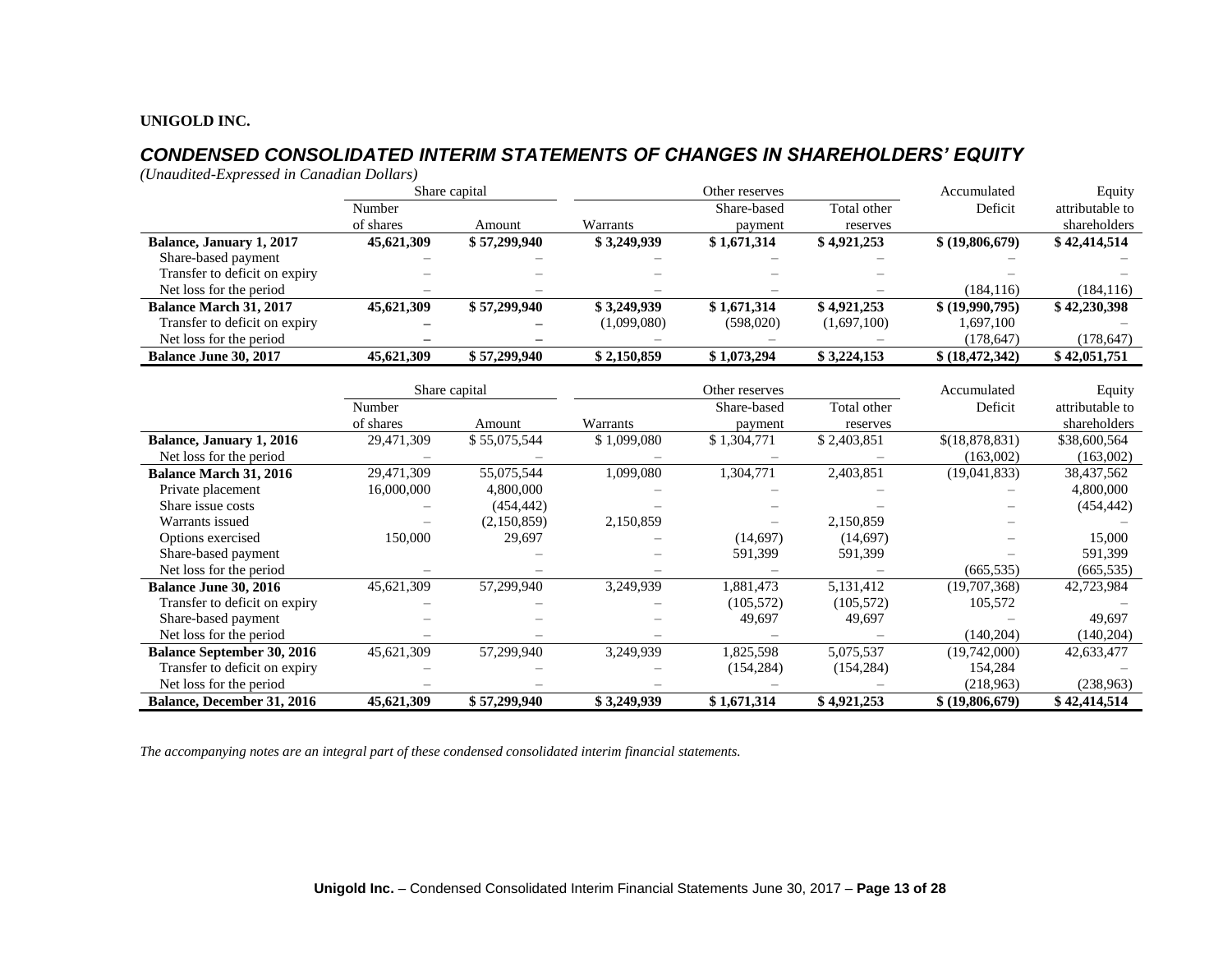# *CONDENSED CONSOLIDATED INTERIM STATEMENTS OF COMPREHENSIVE LOSS*

*(Unaudited-Expressed in Canadian Dollars)* 

|                                                     | Three months ended June 30, |             | Six months ended June 30, |             |
|-----------------------------------------------------|-----------------------------|-------------|---------------------------|-------------|
|                                                     | 2017                        | 2016        | 2017                      | 2016        |
| <b>Operating expenses</b>                           |                             |             |                           |             |
| Compensation (Note 11)                              | \$82,223                    | \$596,090   | \$178,779                 | \$674,565   |
| Professional and consulting fees                    | 57,964                      | 14,600      | 108,727                   | 29,626      |
| Travel and business development                     | 1,887                       | 1,538       | 16,759                    | 9,437       |
| Listing and shareholder information                 | 12,456                      | 46,106      | 23,073                    | 57,362      |
| General and administrative expenses                 | 23,674                      | 12,803      | 39,012                    | 30,859      |
| Amortization                                        | 186                         | 266         | 372                       | 532         |
| Loss on disposal of property, plant                 |                             |             |                           |             |
| and equipment                                       |                             |             | 7                         | 4,608       |
| Foreign exchange loss (gain)                        | 6,157                       | (2,278)     | 6,296                     | 25,149      |
| Net loss for the period before the<br>undernoted    | (184, 547)                  | (669, 125)  | (373, 025)                | (832, 138)  |
| Investment income                                   | 5,900                       | 3,590       | 10,262                    | 3,601       |
| Total loss and comprehensive loss for<br>the period | \$(178, 647)                | \$(665,535) | \$ (362,763)              | \$(828,537) |
| Net loss per share - basic & diluted<br>(Note 10)   | \$ (0.00)                   | \$ (0.02)   | \$ (0.00)                 | \$ (0.03)   |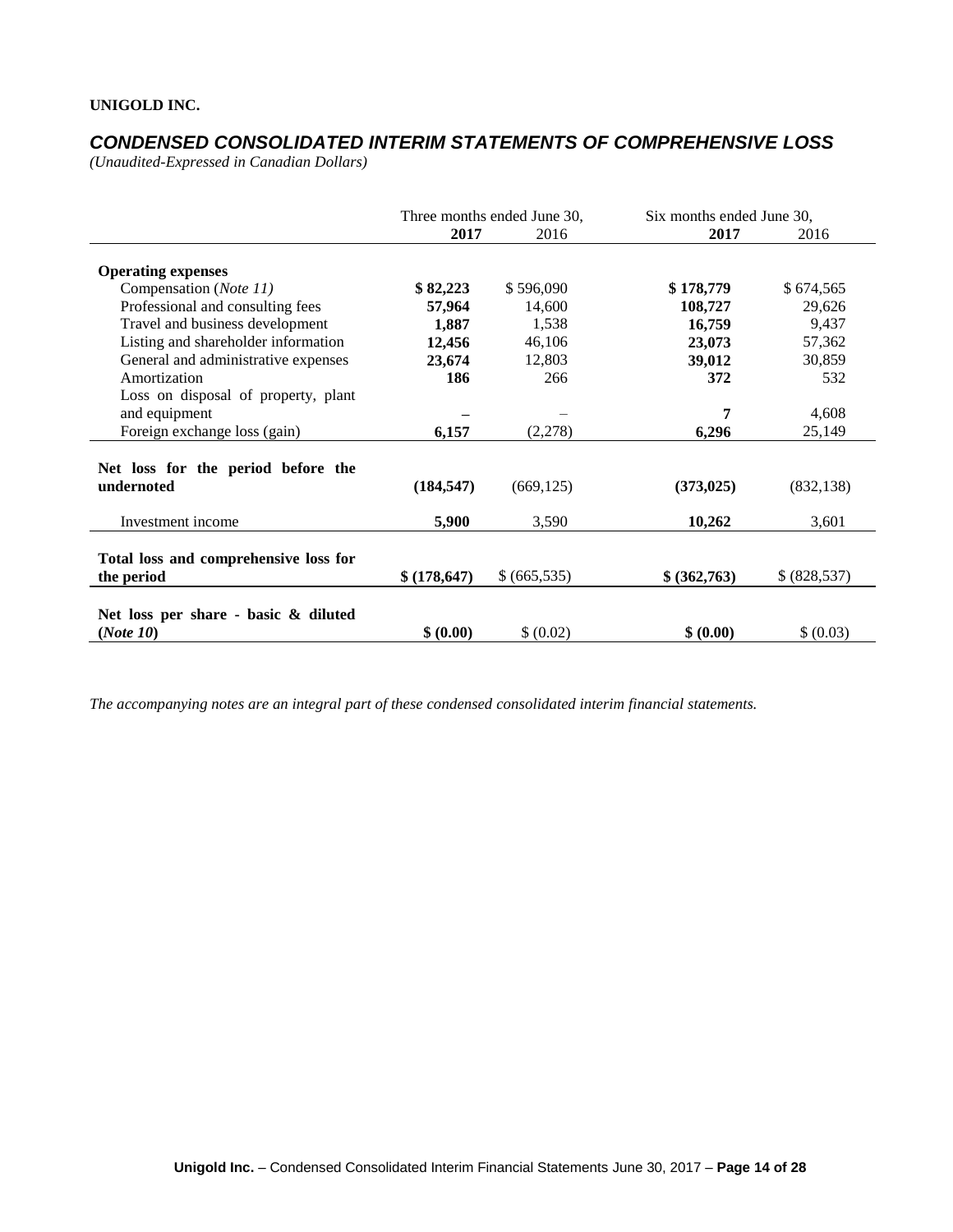# *CONDENSED CONSOLIDATED INTERIM STATEMENTS OF CASH FLOWS*

*(Unaudited-Expressed in Canadian Dollars)* 

| For the six month period ended June 30,          | 2017         | 2016          |
|--------------------------------------------------|--------------|---------------|
|                                                  |              |               |
| <b>Cash flows from operating activities</b>      |              |               |
| Net loss for the period                          | \$ (362,763) | \$ (828, 537) |
| Adjustments to add/(deduct) non-cash items       |              |               |
| Share based payment                              |              | 487,034       |
| Amortization                                     | 372          | 532           |
| disposal of property, plant<br>Loss on<br>and    |              |               |
| equipment                                        | 7            | 4,608         |
| Deduct investment income                         | (8,795)      | (3,601)       |
|                                                  | (371, 179)   | (339,964)     |
| Working capital adjustments                      |              |               |
| Other receivables                                | 16,605       | (28,960)      |
| Other financial assets and prepaids              | (139)        | 18,916        |
| Accounts payable and accrued liabilities         | 16,756       | 42,534        |
| Net cash flows from operating activities         | (337, 957)   | (392, 543)    |
|                                                  |              |               |
| <b>Cash flows from investing activities</b>      |              |               |
| Disposal of fixed assets                         | 5,761        | 300           |
| Acquisition of exploration and evaluation assets | (278, 137)   | (403,087)     |
| Investment income                                | 8,795        | 14            |
| Net cash flows from investing activities         | (263, 581)   | (402, 773)    |
|                                                  |              |               |
| <b>Cash flows from financing activities</b>      |              |               |
| Private placement                                |              | 4,800,000     |
| Share issue costs                                |              | (454, 442)    |
| Exercise of options                              |              | 15,000        |
| Net cash flows from financing activities         |              | 4,360,558     |
|                                                  |              |               |
| Net decrease in cash                             | (601, 538)   | 3,565,243     |
| Cash, beginning of period                        | 2,594,593    | 596,348       |
| Cash, end of period                              | \$1,993,055  | \$4,161,591   |

Supplemental information pertaining to cash flows *(Note 13)*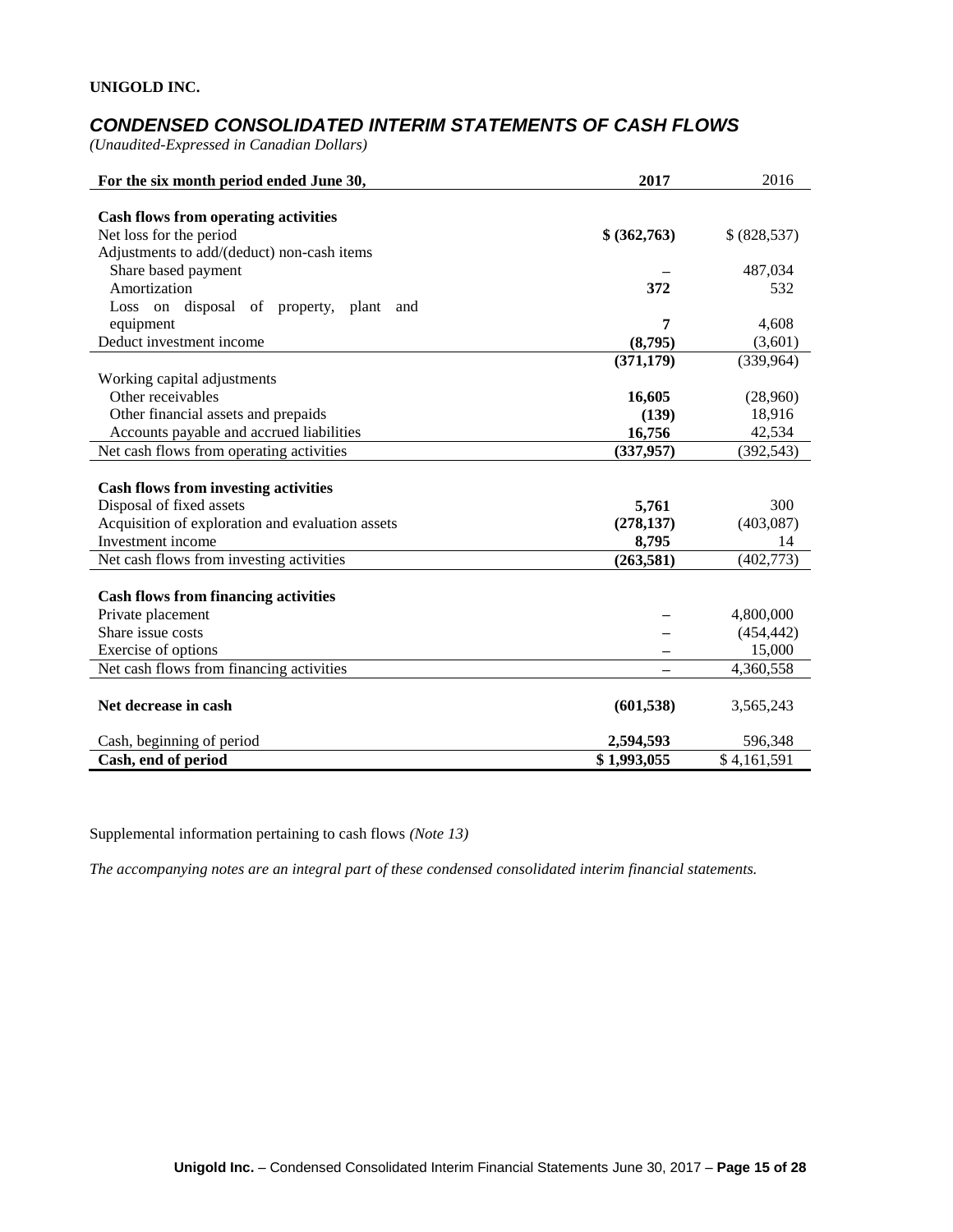## *NOTES TO THE CONDENSED CONSOLIDATED INTERIM FINANCIAL STATEMENTS*

*For the periods ended June 30, 2017 and 2016* Unaudited-Expressed in Canadian dollars unless otherwise stated.

### **1.** *Nature of Operations and Basis of Presentation*

#### *Nature of operations*

Unigold Inc. ("Unigold" or the "Company") was incorporated pursuant to the Business Corporations Act (Ontario) on May 9, 1990. The Company's executive office is located at 44 Victoria Street, Suite 1102, Toronto, Ontario M5C 1Y2.

Unigold is in the process of exploring its property in the Dominican Republic.

#### *Basis of presentation*

These condensed consolidated interim financial statements include the accounts of the Corporation, and its wholly owned subsidiary, Unigold Resources Inc., which is incorporated in Canada under the Canada Business Corporations Act, and its 97% owned subsidiary, Unigold Dominicana, S.R.L., which is incorporated in the Dominican Republic. All material intercompany balances and transactions have been eliminated.

### *2. Going Concern*

These condensed consolidated interim financial statements have been prepared on a going concern basis. The going concern basis of presentation assumes that the Company will continue in operation for the foreseeable future and be able to realize its assets and discharge its liabilities and commitments in the normal course of business. Because of continuing operating losses, the Company's continuance as a going concern is dependent upon its ability to obtain adequate financing or to reach profitable levels of operation. Management feels that there is a material uncertainty, which causes significant doubt about the Company's ability to continue as a going concern. To address its financing requirements, the Company will seek financing through measures that may include joint venture agreements, debt and equity financings, asset sales, and rights offerings to existing shareholders.

It is not possible to predict whether financing efforts will be successful or if Unigold will attain profitable levels of operation. These condensed consolidated interim financial statements do not include any adjustments to the carrying values of assets and liabilities and the reported expenses and statement of financial position classification that would be necessary should the Company be unable to continue as a going concern and therefore be required to realize its assets and liquidate its liabilities and commitments in other than the normal course of business and at amounts different from those in the accompanying consolidated financial statements. These adjustments could be material.

### *3. Measurement Uncertainty*

The business of mining and exploring for minerals involves a high degree of risk and there can be no assurance that current exploration programs will result in profitable mining operations. The recoverability of the carrying value of exploration properties and exploration and evaluation assets, and the Company's continued existence is dependent upon the preservation of its interest in the underlying properties, the discovery of economically recoverable reserves, the achievement of profitable operations, or the ability of the Company to raise alternative financing, if necessary, or alternatively upon the Company's ability to dispose of its interests on an advantageous basis. Changes in future conditions could require material write-downs of the carrying values. All of the Company's exploration properties are located outside of Canada and are subject to the risk of foreign investment, including increases in taxes and royalties, renegotiation of contracts, currency exchange fluctuations and political uncertainty.

Although the Company has taken steps to verify title to the properties on which it is conducting exploration and in which it has an interest, in accordance with industry standards for the current state of exploration of such properties, these procedures do not guarantee the Company's title. Property title may be subject to unregistered prior agreements and non-compliance with regulatory and environmental requirements.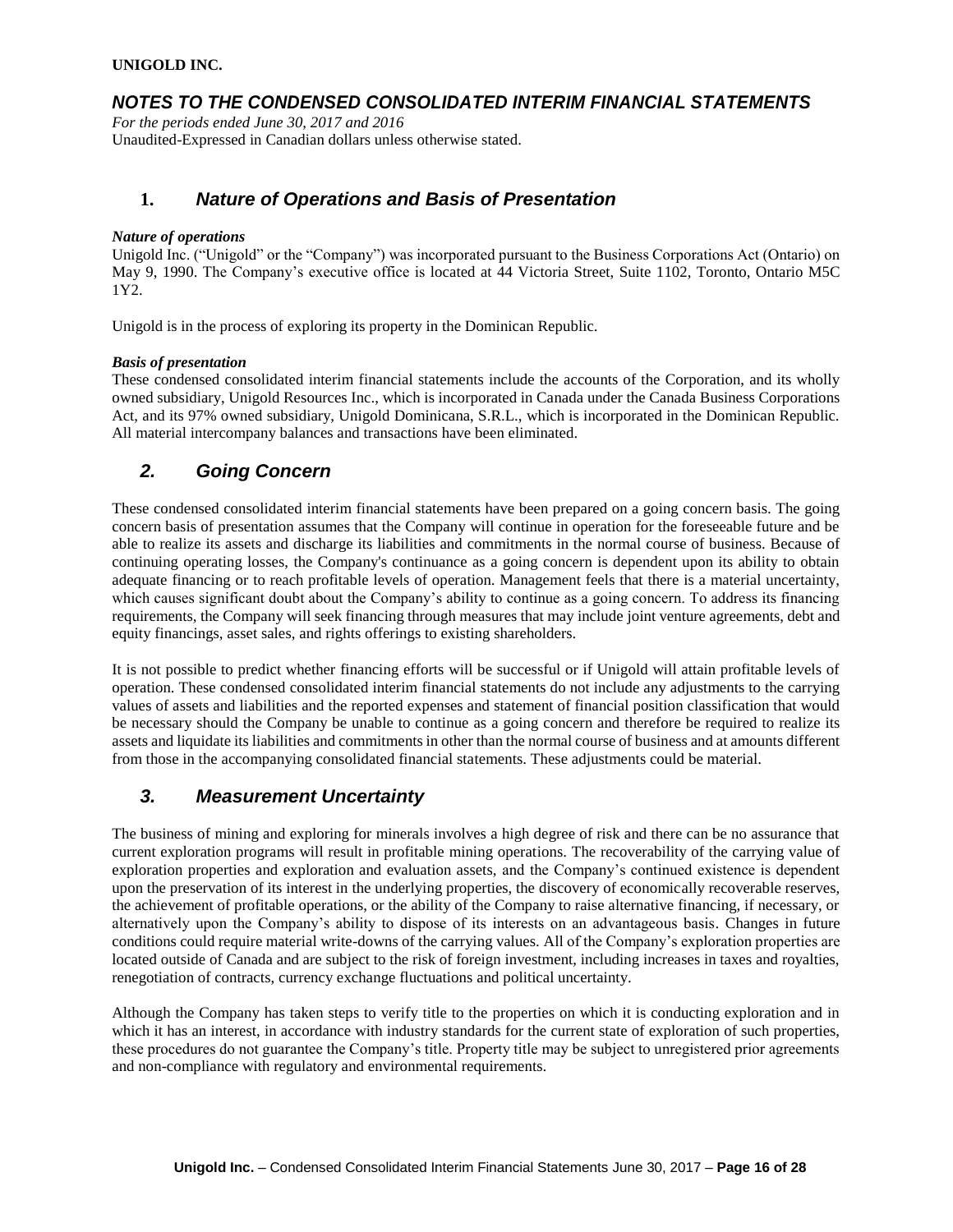### *NOTES TO THE CONDENSED CONSOLIDATED INTERIM FINANCIAL STATEMENTS*

*For the periods ended June 30, 2017 and 2016* Unaudited-Expressed in Canadian dollars unless otherwise stated.

### *4. Summary of Significant Accounting Policies*

#### **(a) Statement of compliance**

These condensed consolidated interim financial statements, including comparatives, have been prepared in accordance with International Accounting Standard ("IAS") 34 *Interim Financial Reporting* using the accounting policies consistent with International Financial Reporting Standards ("IFRS") as issued by the International Accounting Standards Board. These condensed consolidated interim financial statements have been prepared on the basis of and using accounting policies, methods of computation and presentation consistent with those applied in Unigold's 2016 Consolidated Annual Financial Statements. The accounting policies applied in these condensed consolidated interim financial statements are based on IFRS issued and outstanding as of August 23, 2017, the date the Audit Committee approved these statements. Any subsequent changes to IFRS that are given effect in the Company's annual consolidated financial statements for the year ending December 31, 2016 could result in restatement of these condensed consolidated interim financial statements, including the transition adjustments recognized on change-over to IFRS.

The preparation of financial statements in accordance with IAS 34 requires the use of certain critical accounting estimates. It also requires management to exercise judgement in applying the Company's accounting policies. See *Note 5*.

#### **(b) Basis of preparation**

The condensed consolidated interim financial statements are presented in Canadian dollars. The financial statements are prepared on the historical cost basis. In addition, these financial statements are prepared using the accrual basis of accounting except for cash flow information.

#### **(c) Accounting standards and interpretations issued but not yet adopted**

Certain pronouncements were issued by the IASB or the IFRIC that are mandatory for accounting periods on or after January 1, 2017 or later periods. Many are not applicable or do not have a significant impact to the Company and have been excluded. The following have not yet been adopted and are being evaluated to determine their impact on the Company.

IFRS 9 – Financial Instruments ("IFRS 9") was issued by the IASB in November 2009 with additions in October 2010 and May 2013 and will replace IAS 39 Financial Instruments: Recognition and Measurement ("IAS 39"). IFRS 9 uses a single approach to determine whether a financial asset is measured at amortized cost or fair value, replacing the multiple rules in IAS 39. The approach in IFRS 9 is based on how an entity manages its financial instruments in the context of its business model and the contractual cash flow characteristics of the financial assets. Most of the requirements in IAS 39 for classification and measurement of financial liabilities were carried forward unchanged to IFRS 9, except that an entity choosing to measure a financial liability at fair value will present the portion of any change in its fair value due to changes in the entity's own credit risk in other comprehensive income, rather than within profit or loss. The new standard also requires a single impairment method to be used, replacing the multiple impairment methods in IAS 39. IFRS 9 is effective for annual periods beginning on or after January 1, 2018. Earlier adoption is permitted.

IFRS 16 – Leases ("IFRS 16") was issued in January 2016 and replaces IAS 17 – Leases as well as some lease related interpretations. With certain exceptions for leases under twelve months in length or for assets of low value, IFRS 16 states that upon lease commencement a lessee recognises a right-of-use asset and a lease liability. The right-of-use asset is initially measured at the amount of the liability plus any initial direct costs. After lease commencement, the lessee shall measure the right-of-use asset at cost less accumulated depreciation and accumulated impairment. A lessee shall either apply IFRS 16 with full retrospective effect or alternatively not restate comparative information but recognise the cumulative effect of initially applying IFRS 16 as an adjustment to opening equity at the date of initial application. IFRS 16 requires that lessors classify each lease as an operating lease or a finance lease. A lease is classified as a finance lease if it transfers substantially all the risks and rewards incidental to ownership of an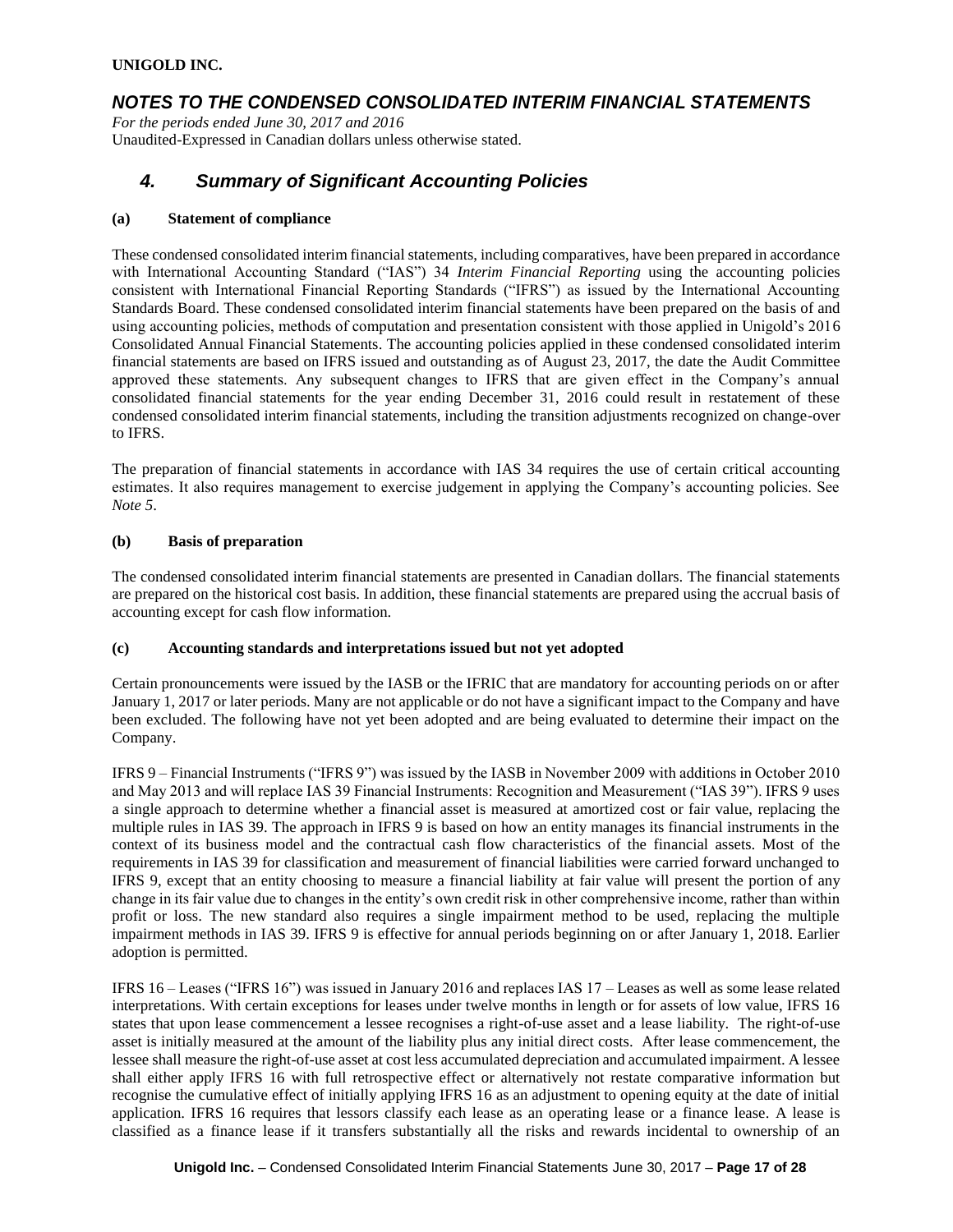## *NOTES TO THE CONDENSED CONSOLIDATED INTERIM FINANCIAL STATEMENTS*

*For the periods ended June 30, 2017 and 2016* Unaudited-Expressed in Canadian dollars unless otherwise stated.

underlying asset. Otherwise, it is an operating lease. IFRS 16 is effective for annual periods beginning on or after January 1, 2019. Earlier adoption is permitted if IFRS 15 has also been applied.

These standards are being evaluated to determine their impact on the consolidated financial statements of the Company.

#### **(d) Accounting policies**

The accounting policies applied by the Company in these condensed consolidated interim financial statements are the same as those applied to the Company's annual consolidated financial statements for the year ended December 31, 2016 and the corresponding interim reporting period. *Note 4* to those annual statements describes the significant accounting policies used by the Company. These interim financial statements do not include all the notes of the type normally included in an annual financial report and therefore should be read in conjunction with the Company's annual financial statements for the year ended December 31, 2016, as they provide an update of previously reported information.

### *5. Significant Accounting Judgments and Estimates*

The preparation of these condensed consolidated interim financial statements requires management to make estimates and assumptions that affect the reported amounts of assets and liabilities at the date of the financial statements and reported amounts of expenses during the reporting period. Actual outcomes could differ from these estimates. The condensed consolidated interim financial statements include estimates which, by their nature, are uncertain. The impacts of such estimates are pervasive throughout the consolidated financial statements, and may require accounting adjustments based on future occurrences. Revisions to accounting estimates are recognized in the period in which the estimate is revised and the revision affects both current and future periods.

Significant assumptions about the future and other sources of estimation uncertainty that management has made at the statement of financial position date, that could result in a material adjustment to the carrying amounts of assets and liabilities, in the event that actual results differ from assumptions made, relate to, but are not limited to, the following:

- i. the recoverability of exploration properties and exploration and evaluation assets which are included in the condensed consolidated interim statement of financial position;
- ii. the inputs used in accounting for valuation of warrants and options which are included in the condensed consolidated interim statement of financial position;
- iii. the inputs used in accounting for share-based compensation expense in the condensed consolidated interim statement of comprehensive loss;
- iv. the nil provision for asset retirement obligations which is included in the condensed consolidated interim statement of financial position;
- v. the estimated useful life of property, plant and equipment; and
- vi. the existence and estimated amount of contingencies (*Note 16*).

# *6. Property, Plant and Equipment*

Vehicles, field equipment, and camp and buildings relate to the Company's exploration activities. During the six month period ended June 30, 2017, \$28,042 (2016 – \$35,939) of amortization was capitalized to exploration and evaluation assets.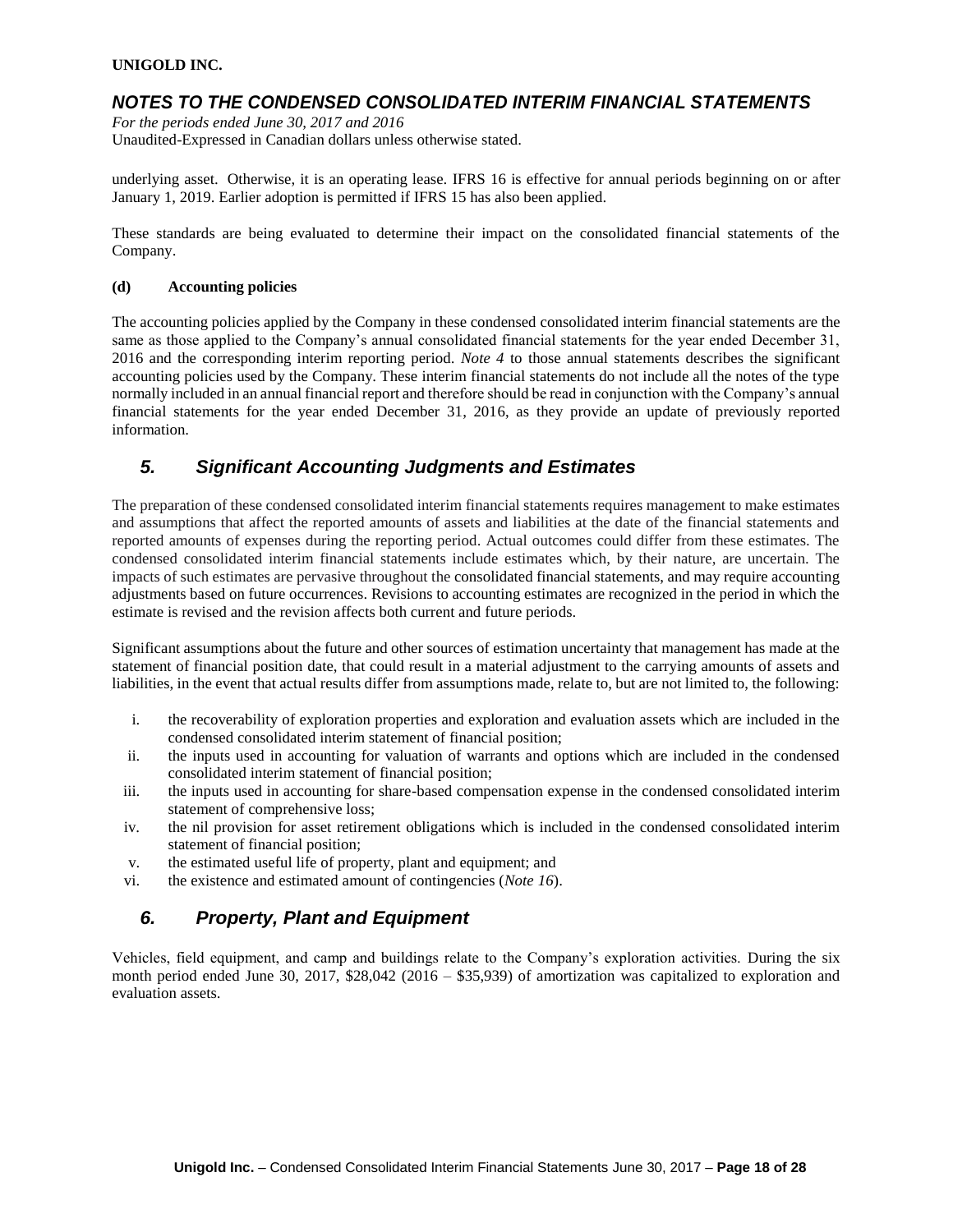## *NOTES TO THE CONDENSED CONSOLIDATED INTERIM FINANCIAL STATEMENTS*

*For the periods ended June 30, 2017 and 2016*

Unaudited-Expressed in Canadian dollars unless otherwise stated.

| Cost                      | Land                     | <b>Office</b><br>furniture<br>and<br>equipment | Computer<br>equipment | <b>Vehicles</b> | <b>Field</b><br>equipment | Camp<br>and<br>buildings | Total       |
|---------------------------|--------------------------|------------------------------------------------|-----------------------|-----------------|---------------------------|--------------------------|-------------|
|                           |                          |                                                |                       |                 |                           |                          |             |
| Balance December 31, 2015 | \$13.771                 | \$14,873                                       | \$130.482             | \$77,316        | \$1,396,041               | \$324,725                | \$1,957,208 |
| Additions                 |                          |                                                |                       |                 |                           | 3.920                    | 3,920       |
| Disposals/transfer        | $\overline{\phantom{m}}$ | (14, 873)                                      | –                     |                 |                           |                          | (14, 873)   |
| Balance December 31, 2016 | \$13,771                 | S<br>$\overline{\phantom{m}}$                  | \$130,482             | \$77,316        | \$1,396,041               | \$328,645                | \$1,946,255 |
| <b>Disposals</b>          |                          |                                                | —                     | (25, 559)       |                           |                          | (25, 559)   |
| Balance June 30, 2017     | \$13.771                 | S                                              | \$130.482             | \$51,757        | \$1.396.041               | \$328,645                | \$1,920,696 |

| Amortization and<br><i>impairment</i> | Land |                                | <b>Office</b><br>furniture<br>and<br>equipment | Computer<br>equipment | <b>Vehicles</b> | <b>Field</b><br>equipment | Camp<br>and<br>buildings | <b>Total</b> |
|---------------------------------------|------|--------------------------------|------------------------------------------------|-----------------------|-----------------|---------------------------|--------------------------|--------------|
|                                       |      |                                |                                                |                       |                 |                           |                          |              |
| Balance December 31, 2015             | \$   | $\equiv$                       | \$10,000                                       | \$88,700              | \$53,593        | \$916,349                 | \$178,779                | \$1,247,421  |
| Amortization                          |      |                                |                                                | 12,536                | 7,116           | 95,950                    | 29,188                   | 144,790      |
| Disposals/transfer                    |      |                                | (10,000)                                       |                       |                 |                           |                          | (10,000)     |
| Balance December 31, 2016             | \$   | $\qquad \qquad \longleftarrow$ | S<br>$\overline{\phantom{0}}$                  | \$101.236             | \$60,709        | \$1,012,299               | \$207.967                | \$1,382,211  |
| Amortization                          |      |                                |                                                | 4,387                 | 1,626           | 38.376                    | 12,068                   | 56,457       |
| <b>Disposals</b>                      |      |                                |                                                |                       | (19,791)        |                           |                          | (19,791)     |
| Balance June 30, 2017                 |      | $\overline{\phantom{0}}$       |                                                | \$105,623             | \$42,544        | \$1,050,675               | \$220,035                | \$1,418,877  |

|                        | Land     | Office<br>furniture<br>and<br>equipment | Computer<br>equipment | Vehicles | Field<br>equipment | Camp<br>and<br>buildings | <b>Total</b> |
|------------------------|----------|-----------------------------------------|-----------------------|----------|--------------------|--------------------------|--------------|
| At December $31, 2016$ | \$13.771 | $\overline{\phantom{a}}$                | \$29,246              | \$16,607 | \$383,742          | \$120,678                | \$564,044    |
| At June 30, 2017       | 13.771   | $\overline{\phantom{0}}$                | 24.859                | 9.213    | 345,366            | 108.610                  | 501,819      |

# *7. Exploration Properties and Exploration and Evaluation Assets*

Exploration properties and deferred exploration and evaluation costs consist of the following:

|                                                   |          | <b>Balance</b><br>December<br>31, 2015 | 2016<br><b>Additions</b> | Balance<br>December<br>31, 2016 | 2017<br>Additions | <b>Balance</b><br><b>June 30,</b><br>2017 |
|---------------------------------------------------|----------|----------------------------------------|--------------------------|---------------------------------|-------------------|-------------------------------------------|
| <b>Exploration</b><br>interests<br>Neita,         | property | \$283,747                              | \$                       | \$283,747                       | \$                | \$283,747                                 |
| <b>Exploration</b><br>evaluation assets<br>Neita, | and      | \$37,135,894                           | \$1,865,105              | \$39,000,999                    | \$334,221         | \$39,335,220                              |

**Neita**

The Company owns 100% of the exploration rights for gold, silver, copper, zinc and all associated minerals on the Neita Property in the northwestern Dominican Republic, as well as a sole and exclusive option for the commercial mining of the mineral deposits. In March 2012, Unigold's concession was renewed until March 2015 with option for two one-year renewals. In March 2015, the first one-year renewal was granted. In February 2016, the second one-year renewal was granted. As at August 23, 2017, the concession is expired but, pertaining to the prerogatives set forth by Article 16 of the Mining Law Application Rules, management understands that the exclusive right of the concession area is protected by the application of a new exploration concession, which was duly filed by the Company on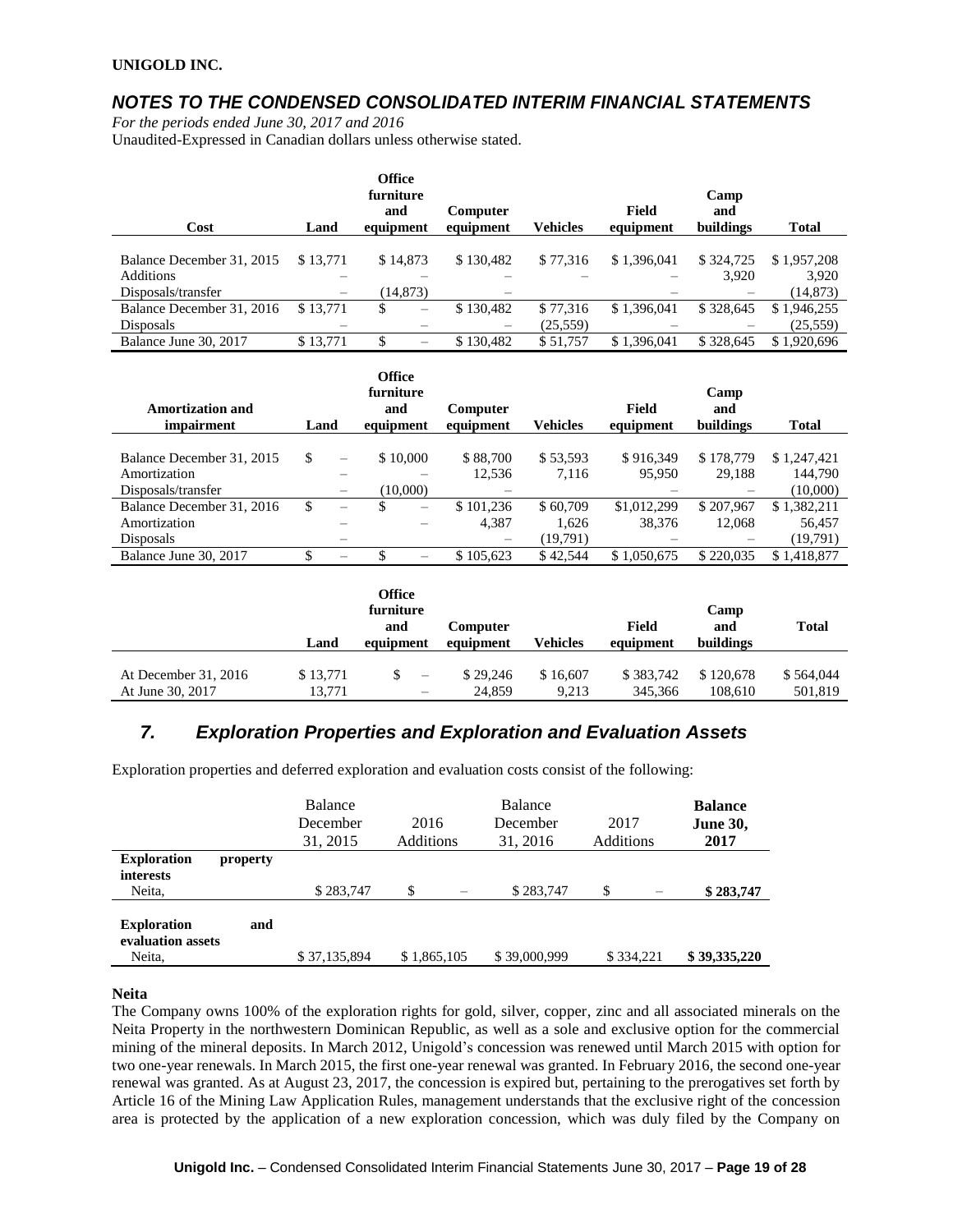### *NOTES TO THE CONDENSED CONSOLIDATED INTERIM FINANCIAL STATEMENTS*

*For the periods ended June 30, 2017 and 2016* Unaudited-Expressed in Canadian dollars unless otherwise stated.

November 26th, 2016. On July 27, 2017 the Dirección General de Mineria completed and finalized the review of the exploration concession application.

During the period ended June 30, 2017, \$56,084 (2016 – \$71,870) of amortization was capitalized to exploration and evaluation assets and \$nil (2016 – \$104,369) of non-cash share-based expense was capitalized to exploration and evaluation assets.

# *8. Equity Attributable to Equity Holders of the Company*

#### **(a) Common shares**

#### *Authorized, issued and outstanding shares*

Common shares, no par value, authorized unlimited number of shares, issued and outstanding were 45,621,309 shares as at June 30, 2017 (December 31, 2016 – 45,621,309).

|                                       | <b>Number of shares</b> |             |
|---------------------------------------|-------------------------|-------------|
| Balance December 31, 2015             | 29,471,309              | 55,075,544  |
| Balance March 31, 2016                | 29,471,309              | 55,075,544  |
| Private placements                    | 16,000,000              | (454, 442)  |
| Cash share issue costs                |                         | (1,990,736) |
| Value assigned to warrants issued     |                         | (160, 123)  |
| Value assigned to broker units        |                         | 15,000      |
| Option exercise                       | 150,000                 | 14,697      |
| Option exercise-transfer of valuation |                         | 4,800,000   |
| Balance June 30, 2016                 | 45,621,309              | 57,299,940  |
| Balance September 30, 2016            | 45,621,309              | 57,299,940  |
| Balance December 31, 2016             | 45,621,309              | 57,299,940  |
| Balance March 31, 2017                | 45,621,309              | 57,299,940  |
| <b>Balance June 30, 2017</b>          | 45,621,309              | 57,299,940  |

#### **(b) Reserve for warrants**

A summary of share purchase warrants outstanding and changes during the periods indicated is presented below:

|                              | Number of<br><b>Warrants</b> | Weighted average<br>exercise price \$ | Weighted average<br>grant date fair value \$ |
|------------------------------|------------------------------|---------------------------------------|----------------------------------------------|
| Balance, December 31, 2015   | 1,500,000                    | 5.00                                  | 1,099,080                                    |
| Balance March 31, 2016       | 1,500,000                    | 5.00                                  | 1,099,080                                    |
| Private placement            | 16,000,000                   | 0.45                                  | 1,990,736                                    |
| <b>Broker Units</b>          | 1,120,000                    | 0.30                                  | 160,123                                      |
| Balance, June 30, 2016       | 18,620,000                   | 0.81                                  | 3,249,939                                    |
| Balance September 30, 2016   | 18,620,000                   | 0.81                                  | 3,249,939                                    |
| Balance December 30, 2016    | 18,620,000                   | 0.81                                  | 3,249,939                                    |
| Balance March 31, 2017       | 18,620,000                   | 0.81                                  | 3,249,939                                    |
| Expired                      | (1,500,000)                  | 0.73                                  | (1,099,080)                                  |
| <b>Balance June 30, 2017</b> | 17,120,000                   | 0.44                                  | 2,150,859                                    |

As a result of the private placement financing in May 2016, the Company issued 16,000,000 warrants. Each Warrant entitles the holder thereof to purchase one common share of the Company at an exercise price of \$0.45 at any time prior to May 25, 2018. The Company has the right to accelerate the expiry date of the Warrants on notice to the holders of Warrants if the closing price of the Company's common shares on a stock exchange in Canada is higher than \$0.90 per common share for more than 20 consecutive trading days at any time after September 26, 2016, in which case the Warrants will expire 30 days after the date on which such notice is given.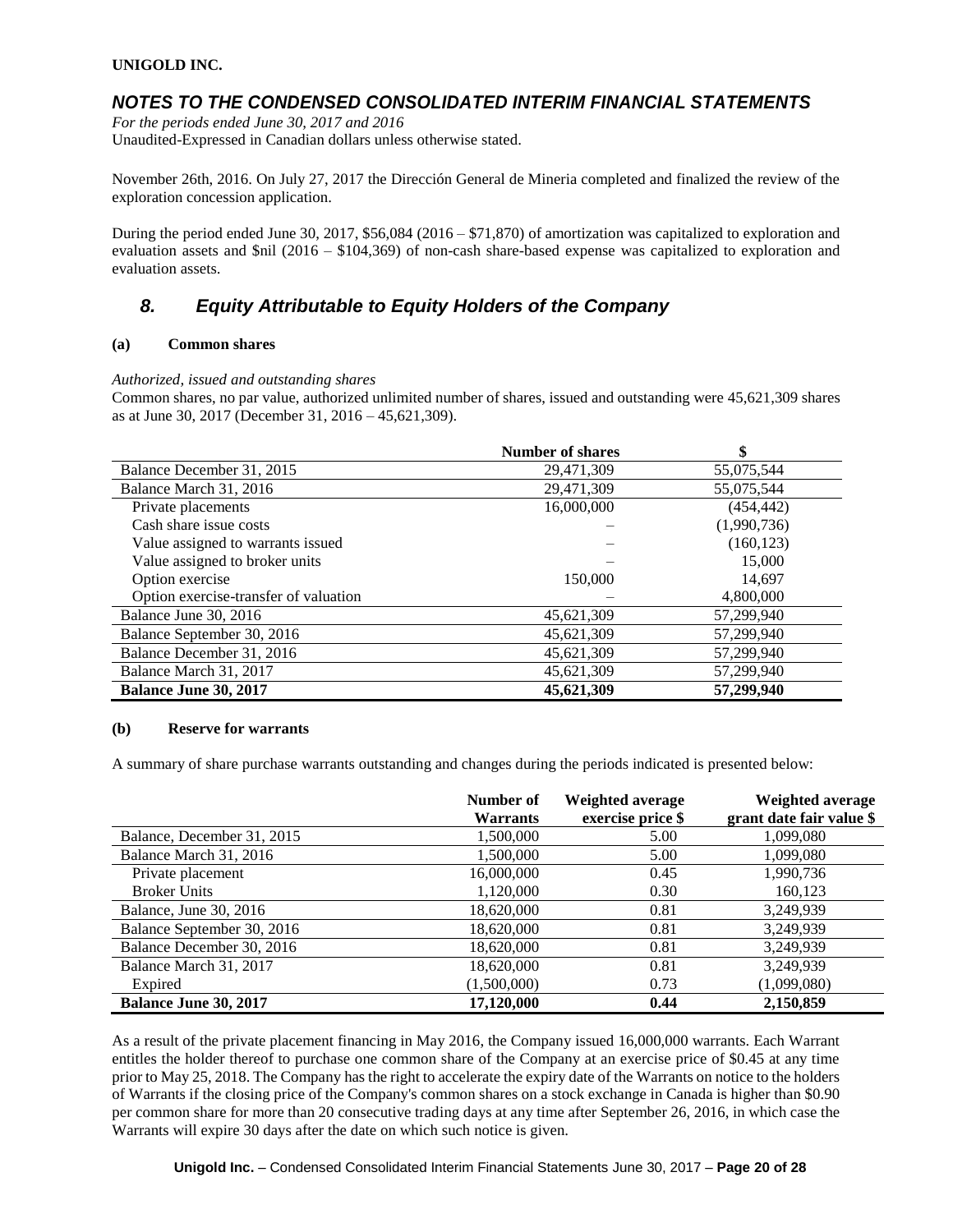### *NOTES TO THE CONDENSED CONSOLIDATED INTERIM FINANCIAL STATEMENTS*

*For the periods ended June 30, 2017 and 2016* Unaudited-Expressed in Canadian dollars unless otherwise stated.

The fair value of the warrants issued in this private placement was estimated at the date of grant using the Black-Scholes option-pricing model with the following assumptions:

| Expected life            | 2 years |
|--------------------------|---------|
| Expected volatility      | 245 %   |
| Risk-free rate           | 0.63%   |
| Expected annual dividend | Nil     |
| Grant date fair value    | \$0.124 |

In connection with the closing of the Private Placement, the Company issued an aggregate of 1,120,000 broker units (the "Broker Units"). Each Broker Unit entitles the holder thereof to purchase one unit of the Company until May 25, 2018 at an exercise price of \$0.30 per unit. Each unit consists of one common share of the Company and one common share purchase warrant of the Company having the same terms as the Warrants.

The fair value of the broker warrants issued in this private placement was estimated at the date of grant using the Black-Scholes option-pricing model with the following assumptions:

| Expected life            | 2 years |
|--------------------------|---------|
| Expected volatility      | 245 %   |
| Risk-free rate           | 0.63%   |
| Expected annual dividend | Nil     |
| Grant date fair value    | \$0.143 |

At June 30, 2017 and December 31, 2016 the Company had warrants issued as follows (all warrants are exercisable):

|                                    | 2017 |                         |             | 2016             |                    |
|------------------------------------|------|-------------------------|-------------|------------------|--------------------|
|                                    |      | Weighted                |             | Weighted         |                    |
|                                    |      | Average                 |             | Average          |                    |
| Number of                          |      | Remaining               | Number of   | Remaining        |                    |
| <b>Exercise</b><br><b>Warrants</b> |      | <b>Contractual Life</b> | Warrants    | Contractual Life |                    |
| <b>Price</b><br><b>Outstanding</b> |      | - Years                 | Outstanding | - Years          | <b>Expiry Date</b> |
| \$5.00                             |      |                         | 1,500,000   | 0.4              | June 10,2017       |
| \$0.45<br>16,000,000               |      | 0.9                     | 16,000,000  | 1.4              | May 25, 2018       |
| \$0.30<br>1,120,000                |      | 0.9                     | 1,120,000   | 1.4              | May 25, 2018       |
| \$0.44<br>17,120,000               |      | 0.9                     | 18,620,000  | 1.3              |                    |

#### **(c) Reserve for share-based payment**

A summary of share-based payment reserve activity during the periods indicated is presented below:

| Balance December 31, 2015                  | 1,304,771  |
|--------------------------------------------|------------|
| Balance March 31, 2016                     | 1,304,771  |
| Granted – employee stock options           | 591,399    |
| Exercised                                  | (14,697)   |
| Balance June 30, 2016                      | 1,871,473  |
| Expired/forfeited – transferred to deficit | (105, 572) |
| Granted – employee stock options           | 49,697     |
| Balance September 30, 2016                 | 1,825,598  |
| Expired/forfeited-transferred to deficit   | (154, 284) |
| Balance December 31, 2016                  | 1,671,314  |
| Balance March 31, 2017                     | 1,671,314  |
| Expired/forfeited-transferred to deficit   | (598,020)  |
| <b>Balance June 30, 2017</b>               | 1.073.294  |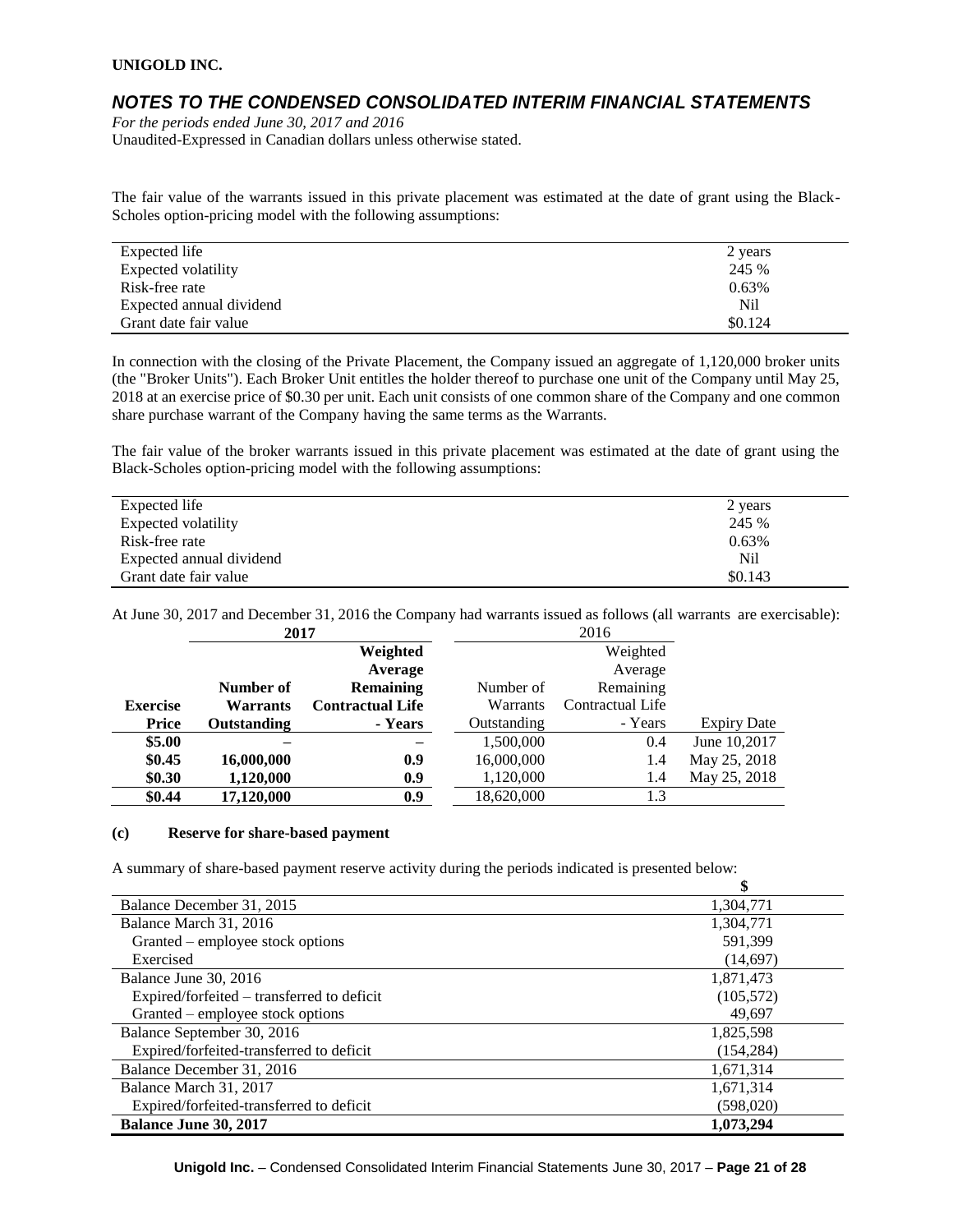### *NOTES TO THE CONDENSED CONSOLIDATED INTERIM FINANCIAL STATEMENTS*

*For the periods ended June 30, 2017 and 2016* Unaudited-Expressed in Canadian dollars unless otherwise stated.

### *9. Share - Based Payment – Employee Stock Option Plan*

The Company has a stock option plan (the "Plan"), the purpose of which is to attract, retain and motivate management, staff and consultants by providing them with the opportunity, through share options, to acquire a proprietary interest in the Company and benefit from its growth. The maximum number of options to be issued under the Plan shall not exceed 10% of the total number of common shares issued and outstanding. The options are non-transferable and may be granted for a term not exceeding five years. The exercise price of the options shall be determined by the board of directors on the basis of the market price of the common shares, subject to all applicable regulatory requirements.

A summary of the Plan activity during the periods indicated is presented below:

|                              | <b>Number</b> | Weighted average exercise price \$ |
|------------------------------|---------------|------------------------------------|
| Balance December 31, 2015    | 2,507,500     | 0.76                               |
| Balance March 31, 2016       | 2,507,500     | 0.76                               |
| Granted                      | 1,700,000     | 0.35                               |
| Exercised                    | (150,000)     | 0.10                               |
| Balance June 30, 2016        | 4,057,500     | 0.61                               |
| Expired/forfeited            | (87,500)      | 1.82                               |
| Granted                      | 100,000       | 0.50                               |
| Balance September 30, 2016   | 4,070,000     | 0.58                               |
| Expired/forfeited            | (340,000)     | 1.10                               |
| Balance December 31, 2017    | 3.830,000     | 0.55                               |
| Balance March 31, 2017       | 3,830,000     | 0.55                               |
| Expired/forfeited            | (240,000)     | (3.30)                             |
| <b>Balance June 30, 2017</b> | 3,590,000     | 0.36                               |

As at June 30, 2017, the Company had stock options issued to directors, officers, employees and consultants of the Company as follows:

| <b>Exercise</b> | Number of<br><b>Options</b> | <b>Weighted Average</b><br><b>Remaining Contractual</b> | Number of<br><b>Options</b> |                    |
|-----------------|-----------------------------|---------------------------------------------------------|-----------------------------|--------------------|
| Price           | Outstanding                 | Life – Years                                            | <b>Exercisable</b>          | <b>Expiry Date</b> |
| \$2.80          | 75,000                      | 0.7                                                     | 75,000                      | March 27, 2018     |
| \$1.00          | 315,000                     | 1.0                                                     | 315,000                     | July 3, 2018       |
| \$0.10          | 1,400,000                   | 3.3                                                     | 1.400.000                   | Sep.30, 2020       |
| \$0.35          | 1,700,000                   | 4.0                                                     | 1,700,000                   | June 22, 2021      |
| \$0.50          | 100,000                     | 4.1                                                     | 100,000                     | July 21, 2021      |
| \$0.36          | 3,590,000                   | 3.4                                                     | 3,590,000                   |                    |

As at June 30, 2017, there are 972,131 options available for grant (2016 – 504,631. During the quarter ended June 30, 2017 share-based payment expense of \$nil was recorded (2016– \$nil). In addition, \$nil (2016– \$nil) was capitalized to exploration and evaluation assets. The weighted average exercise price of stock options exercisable as at June 30, 2017 is \$0.36 (June 30, 2016 – \$0.61).

### *10. Net Loss per Share*

For the three months ended June 30, 2017 and 2016, the outstanding stock options and warrants were not included in the computation of the diluted net loss per share because the effect was anti-dilutive.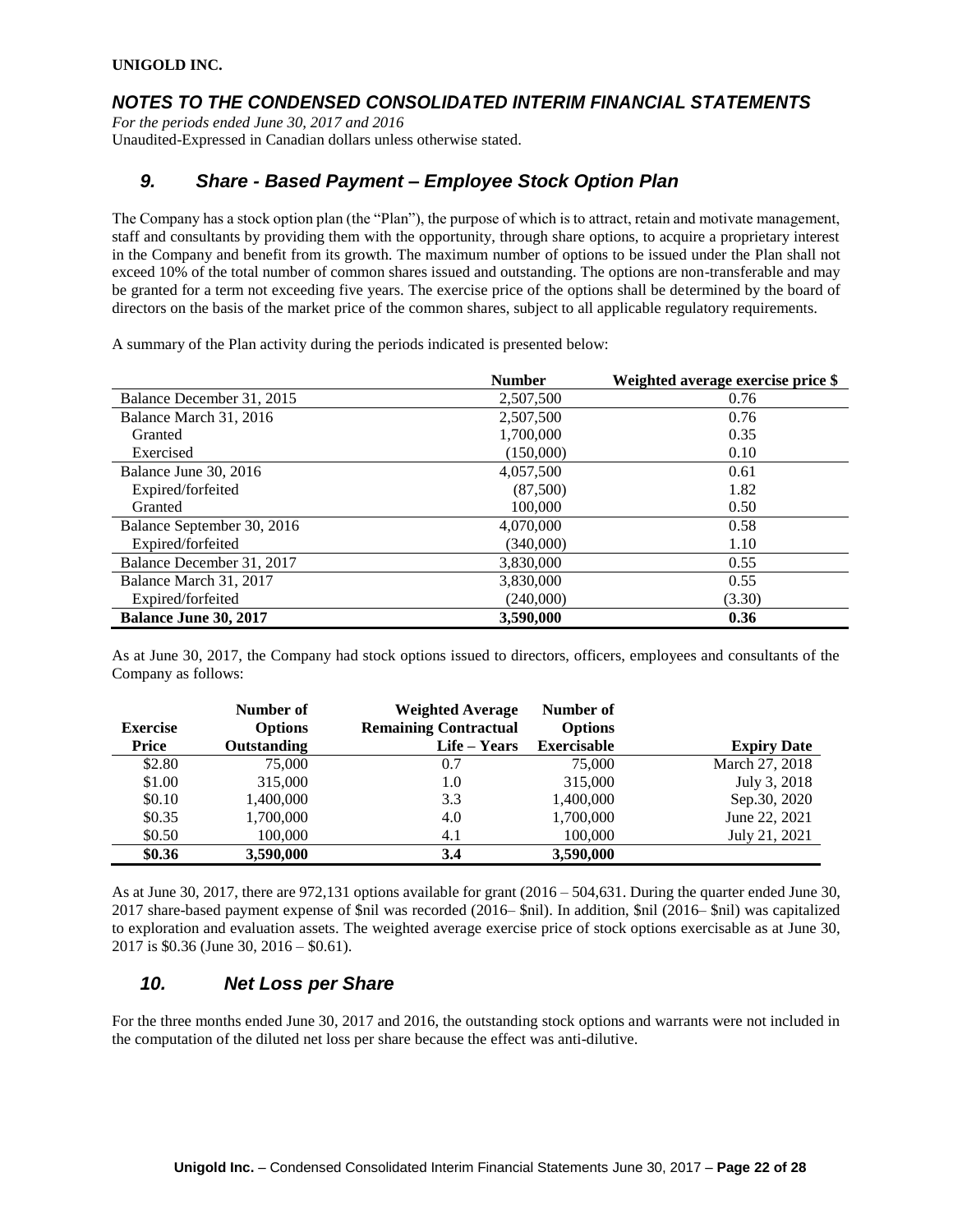### *NOTES TO THE CONDENSED CONSOLIDATED INTERIM FINANCIAL STATEMENTS*

*For the periods ended June 30, 2017 and 2016*

Unaudited-Expressed in Canadian dollars unless otherwise stated.

|                                        | Three months ended June 30, |             |             | Six months ended June 30, |
|----------------------------------------|-----------------------------|-------------|-------------|---------------------------|
|                                        | 2017                        | 2016        | 2017        | 2016                      |
| Loss attributable to shareholders      | \$ (82,223)                 | \$(665,535) | \$(178,779) | \$(828,537)               |
| Weighted average number of shares      | 45,621,309                  | 35,802,628  | 45,621,309  | 32,637,793                |
| Basic loss per share                   | \$ (0.00)                   | \$ (0.02)   | \$ (0.00)   | \$ (0.03)                 |
| Incremental shares on assumed exercise |                             |             |             |                           |
| of options and warrants                |                             |             |             |                           |
| Weighted average number of shares      | 45,621,309                  | 35,802,628  | 45,621,309  | 32,637,793                |
| Diluted loss per share                 | \$ (0.00)                   | \$ (0.02)   | \$ (0.00)   | \$ (0.03)                 |

### *11. Compensation*

The compensation expense of the Company was as follows:

|                             | Three months ended June 30 |           | Six months ended June 30, |           |  |
|-----------------------------|----------------------------|-----------|---------------------------|-----------|--|
|                             | 2017                       | 2016      | 2017                      | 2016      |  |
| Salaries and non-wage costs | \$52,223                   | 79.056    | \$118,779                 | \$127,531 |  |
| Directors' fees             | 30,000                     | 30,000    | 60,000                    | 60,000    |  |
| Share-based compensation    |                            | 487.034   |                           | 487.034   |  |
|                             | \$82,223                   | \$596,090 | \$178,779                 | \$674,565 |  |

### *12. Related Party Transactions*

The Company's related parties as defined by IAS 24, *Related Party Disclosures*, include the Company's subsidiaries (*Note 1*), the Board of Directors, close family members and enterprises that are controlled by these individuals and key management as well as certain persons performing similar functions. The remuneration of directors and key management of the Company was as follows.

|                          |              | Three months ended June 30 | Six months ended June 30, |           |  |
|--------------------------|--------------|----------------------------|---------------------------|-----------|--|
|                          | 2016<br>2017 |                            | 2017                      | 2016      |  |
| Aggregate compensation   | \$93.395     | \$100,775                  | \$196,295                 | \$224,400 |  |
| Share-based compensation |              | 574.004                    |                           | 574,004   |  |
|                          | \$93.395     | \$674.779                  | \$196,295                 | \$798,404 |  |

Included in the accounts for the periods ended June 30, 2017 and 2016 are payments made to officers, directors and corporations under the control or significant influence of officers and directors of the Company as follows:

|                                                                                                                       | Three months ended June 30 |          | Six months ended June 30, |          |
|-----------------------------------------------------------------------------------------------------------------------|----------------------------|----------|---------------------------|----------|
|                                                                                                                       | 2017                       | 2016     | 2017                      | 2016     |
| Management services fees paid to<br>corporations controlled by or under<br>significant influence of an officer of the |                            |          |                           |          |
| Company                                                                                                               | \$16,545                   | \$1,575  | \$25,545                  | \$48,125 |
| Professional fees paid to officers                                                                                    | 49,100                     | 69,200   | 110,750                   | 45,500   |
|                                                                                                                       | \$65,645                   | \$70,775 | \$136,295                 | \$93,625 |

These transactions were in the normal course of operations and were measured at the exchange amount, which is the amount of consideration established and agreed to by the related parties.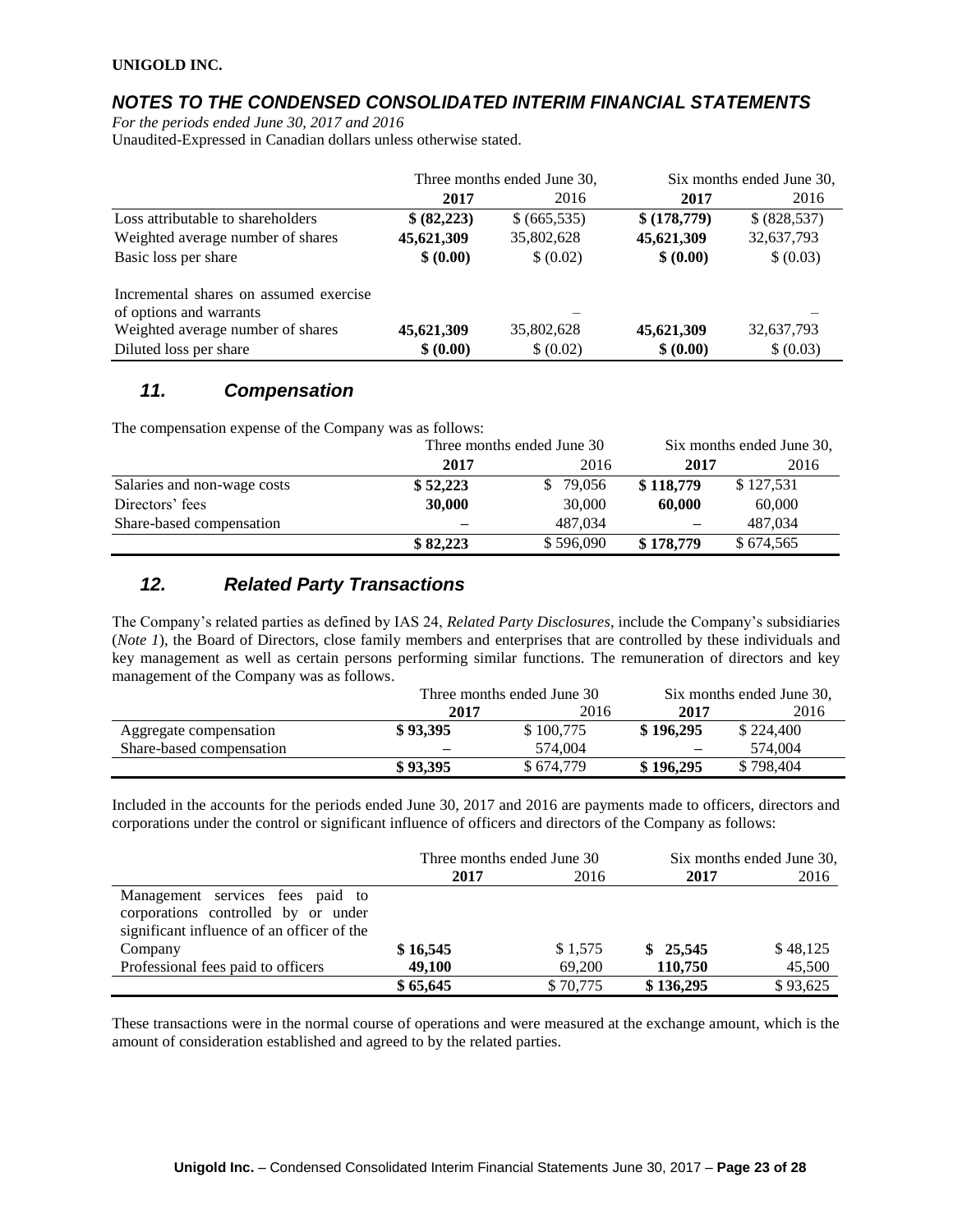### *NOTES TO THE CONDENSED CONSOLIDATED INTERIM FINANCIAL STATEMENTS*

*For the periods ended June 30, 2017 and 2016* Unaudited-Expressed in Canadian dollars unless otherwise stated.

### *13. Supplemental Information Pertaining to Cash Flows*

|                                                    | Six months ended June 30, |          |          |      |
|----------------------------------------------------|---------------------------|----------|----------|------|
|                                                    |                           | 2017     |          | 2016 |
| Income taxes paid                                  |                           |          |          |      |
| Change in accrued<br>exploration<br>and            |                           |          |          |      |
| evaluation assets                                  |                           | (13,016) | (20,273) |      |
| Amortization included in exploration and           |                           |          |          |      |
| evaluation assets ( <i>Note</i> 6, 7)              |                           | 56,084   | 71,870   |      |
| Share-based<br>charged<br>payments<br>to           |                           |          |          |      |
| exploration and evaluation assets ( <i>Note</i> 7) |                           |          | 104,365  |      |

### *14. Financial Risk Management*

The Company's risk exposures and the impact on the Company's financial instruments are summarized below. There have been no changes in the risks, objectives, policies and procedures from the previous period.

#### **(a) Credit risk**

Credit risk is the risk of loss associated with a counterparty's inability to fulfill its payment obligations. The Company's credit risk is primarily attributable to cash and other receivables.

Cash is held with a reputable Canadian financial institution, from which management believes the risk of loss to be minimal.

Financial instruments included in other receivables consist of sales tax due from the Federal Government of Canada. Other receivables are in good standing as of June 30, 2017. Management believes that the credit risk concentration with respect to financial instruments included in other receivables is minimal.

#### **(b) Liquidity risk**

The Company has in place a planning and budgeting process to help determine the funds required to support the Company's normal operating requirements on an ongoing basis and its capital, administrative, and exploration and evaluation expenditures. The Company ensures that there are sufficient funds to meet its short-term requirements, taking into account its anticipated cash flows from operations and its holdings of cash and cash equivalents.

As at June 30, 2017, the Company has working capital of \$1,933,796 (December 31, 2016 – \$2,568,555). As of June 30, 2017, the Company has a cash balance of \$1,993,055 (December 31, 2016– \$2,594,593 to settle current accounts payable and accrued liabilities of \$94,668 (December 31, 2016 – \$77,913). The Company's other current assets consist of other receivables of \$15,862 (December 31, 2016 – \$32,468) and other financial assets and prepaids of \$19,547 (December 31, 2016 – \$19,407).

See also *Note 2* – Going Concern.

#### **(c) Market risk**

At the present time, the Company does not hold any interest in a mining property that is in production. The Company's viability and potential success depends on its ability to develop, exploit, and generate revenue from the development of mineral deposits. Revenue, cash flow, and profits from any future mining operations in which the Company is involved will be influenced by precious and/or base metal prices and by the relationship of such prices to production costs. Such prices can fluctuate widely and are affected by numerous factors beyond the Company's control.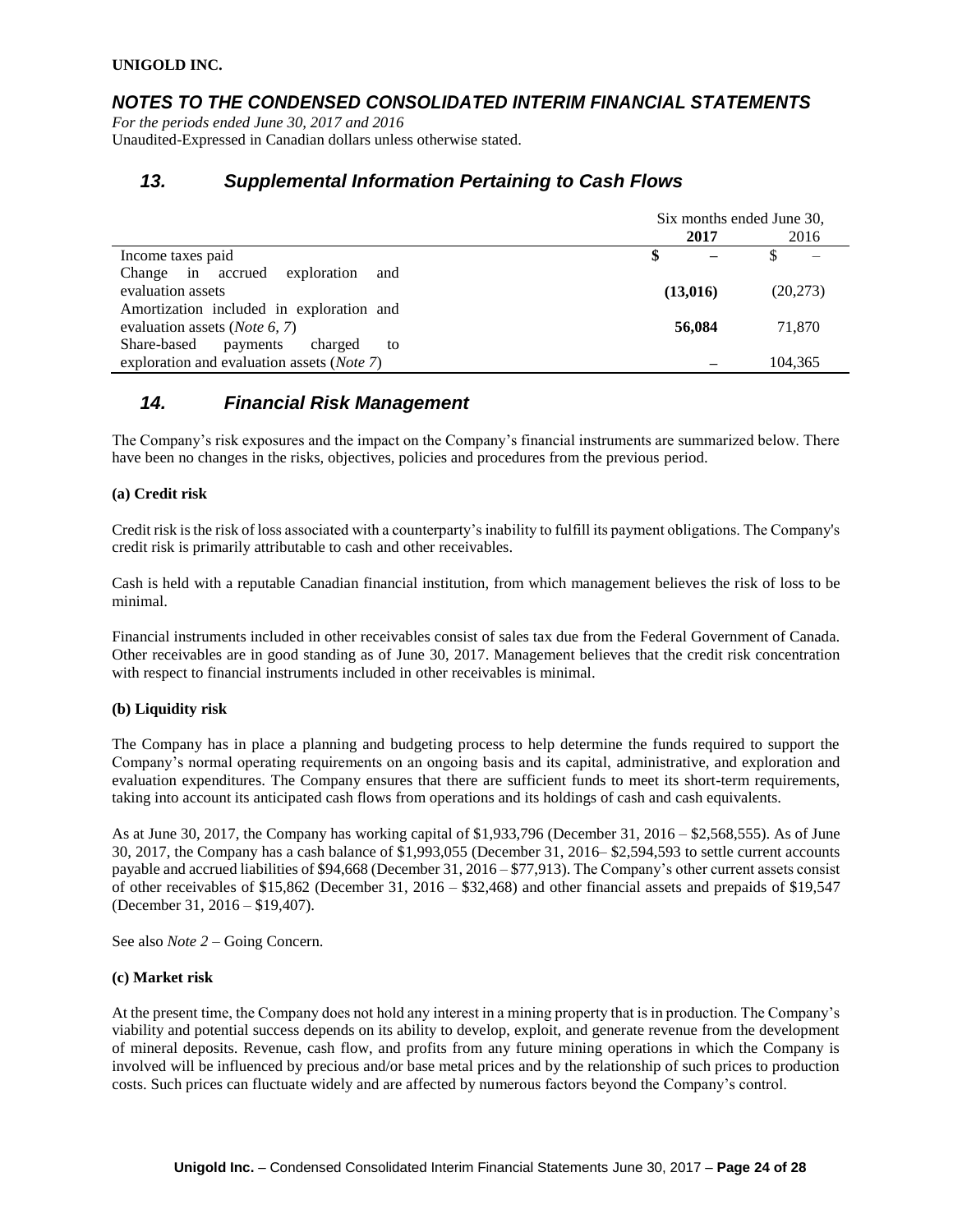### *NOTES TO THE CONDENSED CONSOLIDATED INTERIM FINANCIAL STATEMENTS*

*For the periods ended June 30, 2017 and 2016* Unaudited-Expressed in Canadian dollars unless otherwise stated.

#### **(d) Foreign exchange risk**

The Company's financings are in Canadian dollars. Certain of the Company's transactions with its subsidiary, Unigold Dominicana, S.R.L. are incurred in foreign currencies and are therefore subject to gains or losses due to fluctuations in exchange rates. The Company is therefore subject to foreign exchange risk. As at June 30, 2017, the Company had cash balances of \$86,719 (December 31, 2016 – \$192,700) in United States dollars. U.S. \$ accounts payable as at June 30, 2017 were U.S. \$1,844 (December 31, 2016 – U.S. \$13,248).

Sensitivity to a plus or minus 5% change in the foreign exchange rate would not have resulted in a significant fluctuation in the loss for the period ended June 30, 2017. The Company does not undertake currency hedging activities to mitigate its foreign currency risk.

#### **(e) Interest rate risk**

Interest rate risk is the risk that the fair value of future cash flows of a financial instrument will fluctuate because of changes in market interest rates. The Company's current policy is to earn interest on bank balances which approximate rates available from investment-grade short-term deposit certificates issued by its financial institutions. The Company periodically monitors the investments it makes and is satisfied with the creditworthiness of its financial institutions. As of June 30, 2017, interest rate risk is minimal since the Company has no interest-bearing debt instruments.

A sensitivity analysis has determined that an interest rate fluctuation of 5% in interest rates would not have resulted in significant fluctuation in the interest income during the period ended June 30, 2017.

#### **(f) Fair value of financial assets and liabilities**

Fair value estimates are made at the statement of financial position date based on relevant market information and information about the financial instrument. These estimates are subjective in nature and involve uncertainties in significant matters of judgment and therefore cannot be determined with precision. Changes in assumptions could significantly affect these estimates.

The book values of cash, other receivables, other financial assets, and accounts payable and accrued liabilities, approximate their respective fair values due to the short-term nature of these instruments.

The following is a summary of the Company's financial instruments:

|                                          | As at | June 30, 2017             |        | December 31, 2016 |             |
|------------------------------------------|-------|---------------------------|--------|-------------------|-------------|
|                                          |       | Carrying                  | Fair   | Carrying          | Fair        |
|                                          |       | Amount                    | Value  | Amount            | Value       |
|                                          |       |                           |        |                   |             |
| Cash                                     |       | $$1,993,055$ $$1,993,055$ |        | \$2,594,593       | \$2,594,593 |
| Other receivables                        |       | 15,862                    | 15,862 | 32,468            | 32,468      |
| Accounts payable and accrued liabilities |       | 94,668                    | 94.668 | 77.913            | 77,913      |

### *15. Capital Risk Management*

The Company considers its capital structure to consist of equity attributable to shareholders of the Company which at June 30, 2017 was \$42,051,751 (December 31, 2016 – \$42,414,514). The Company manages its capital structure and makes adjustments to it, in order to have the funds available to support its exploration and operations activities.

The Company's objective when managing capital is to safeguard the Company's ability to continue as a going concern in order to pursue the exploration of its exploration properties and maximize shareholder returns. The Company satisfies its capital requirements through careful management of its cash resources and by utilizing its existing credit facility or equity issues, as necessary, based on the prevalent economic conditions of both the industry and the capital markets and the underlying risk characteristics of the related assets. Management reviews its capital management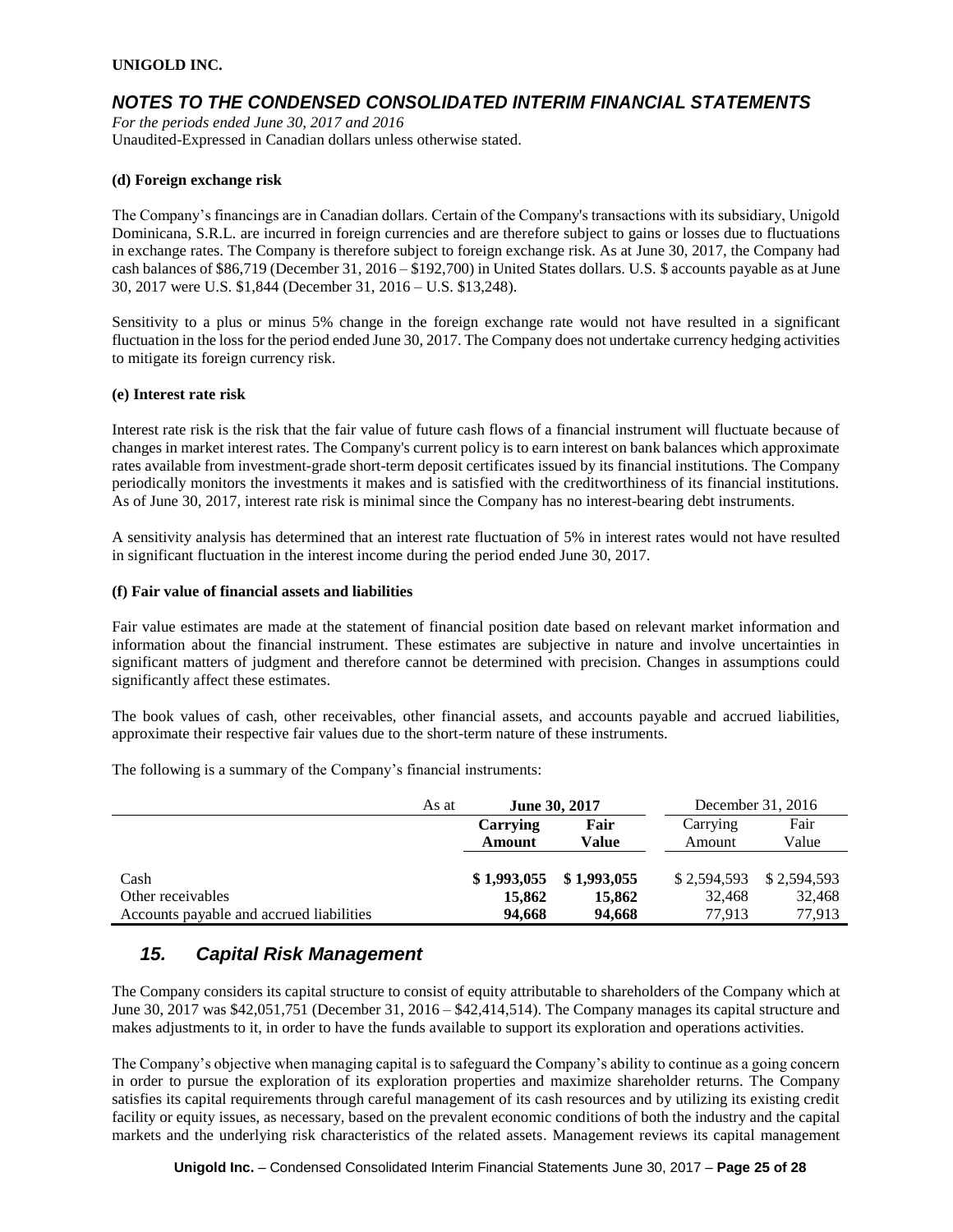### *NOTES TO THE CONDENSED CONSOLIDATED INTERIM FINANCIAL STATEMENTS*

*For the periods ended June 30, 2017 and 2016* Unaudited-Expressed in Canadian dollars unless otherwise stated.

approach on an ongoing basis. The Company and its subsidiaries are not subject to externally imposed capital requirements.

### *16. Commitments and Contingencies*

#### **(a) Legal proceedings**

The Company and its entities are party to certain legal proceedings arising in the ordinary course of business. In the opinion of management, there are no current legal proceedings or other claims outstanding, which, on final disposition, could have a material adverse effect on the financial position of the Company.

#### **(b) Environmental matters**

The Company has operated in the mineral exploration industry in the Dominican Republic for many years. The enforcement of environmental regulation in the Dominican Republic is evolving and the enforcement posture of government authorities is continually being reconsidered. The Company periodically evaluates its obligations under environmental regulations.

The Company's exploration activities are subject to various federal, provincial and international laws and regulations governing the protection of the environment. These laws and regulations are continually changing and generally becoming more restrictive. The Company conducts its operations so as to protect public health and the environment and believes its operations are materially in compliance with all applicable laws and regulations. The Company has made, and expects to make in the future, expenditures to comply with such laws and regulations.

#### **(c) Guarantees**

The Company has no guarantees outstanding.

#### **(d) Contingencies**

The Company is a party to certain employment contracts. These contracts contain clauses requiring that \$nil be paid on termination resulting from a change of control of the Company, \$14,000 be paid on termination for other than cause. The Dominican Republic has laws requiring payments of approximately \$84,000 if those employees are terminated. As the likelihood of these events taking place is not determinable, the contingent payments have not been reflected in these consolidated financial statements.

#### **(e) Operating contractual obligations**

Minimum contractual payments over the next five years are estimated as follows:

| Year         | Total     | 2017      | 2018                     | 2019 | 2020 | 2021                     |
|--------------|-----------|-----------|--------------------------|------|------|--------------------------|
| Office lease | \$8,000   | \$8,000   | -                        | –    | –    | $\overline{\phantom{0}}$ |
| Services     | 126,000   | 126,000   | $\overline{\phantom{0}}$ | -    | -    | $\overline{\phantom{0}}$ |
|              | \$134,000 | \$134,000 | -                        | –    | –    | $\overline{\phantom{0}}$ |

The Company has entered into a lease for office premises. The lease has a life of six months (December 31, 2016 – one year) with renewal terms at the option of the lessee at lease payments based on market prices at the time of renewal. There are no restrictions placed upon the lessee by entering into these leases. Payments recognized as an expense were as follows:

| $\gamma$<br>ended<br>June<br>rıod<br>OU. | $201^{-}$ | nn<br>20 I C |
|------------------------------------------|-----------|--------------|
| -<br>$\cdots$<br>$A$ 3 $B$               | $-$<br>٠П |              |

Non-cancellable operating lease commitments:

|                                             | As at | June 30, 2017 | December 31, 2016 |
|---------------------------------------------|-------|---------------|-------------------|
| Within one year                             |       | \$6.000       | \$4.500           |
| After one year but not more than five years |       | _             |                   |
| More than five years                        |       | -             |                   |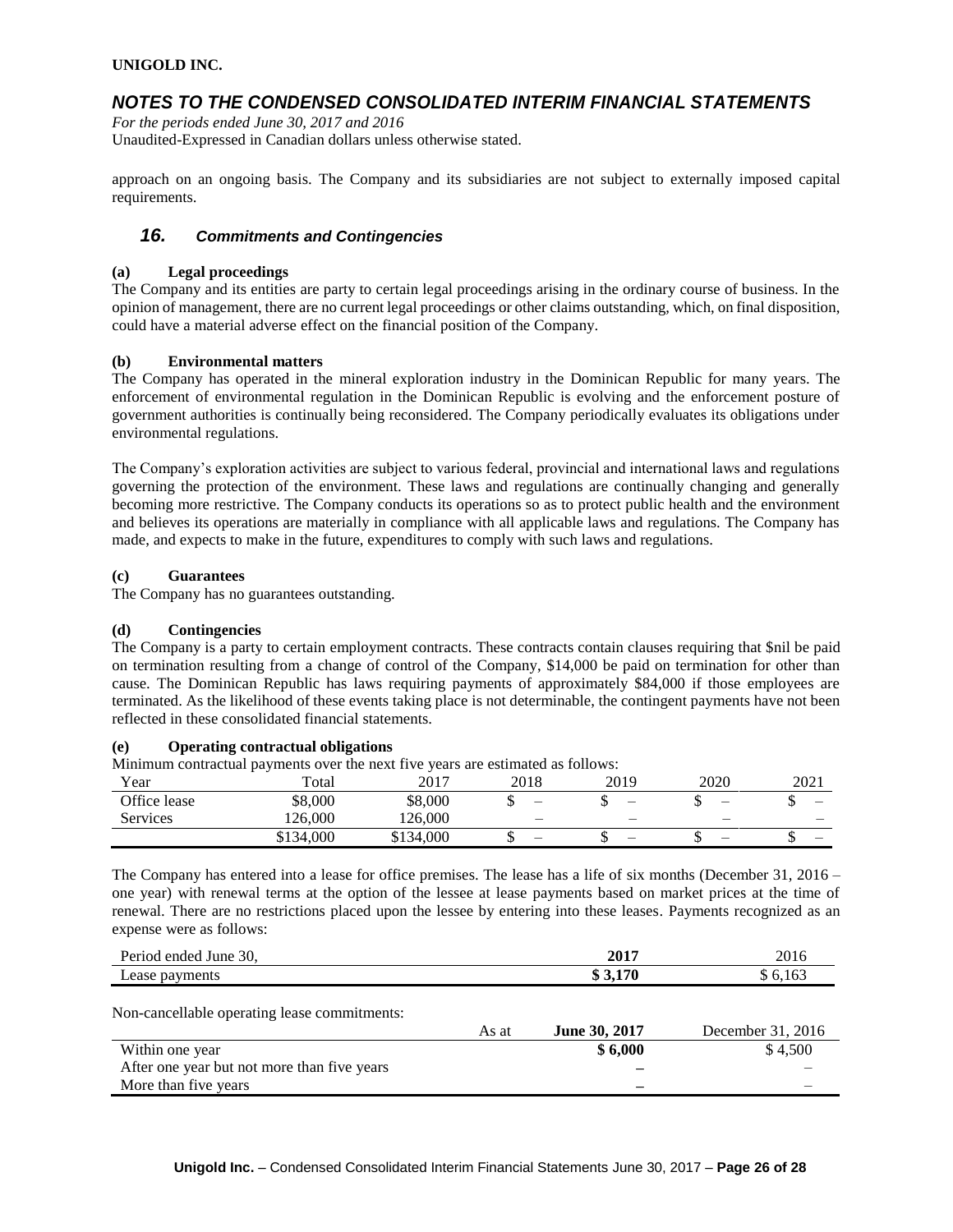# *NOTES TO THE CONDENSED CONSOLIDATED INTERIM FINANCIAL STATEMENTS*

*For the periods ended June 30, 2017 and 2016* Unaudited-Expressed in Canadian dollars unless otherwise stated.

### **(f) 2015 Private Placement**

In connection with the 2015 private placement, an investment agreement was signed which gives Osisko Gold Royalties Ltd. ("Osisko") the following rights:

(i) Participation Right: As long as Osisko holds Unigold shares equal to at least 10% of the issued and outstanding Unigold shares on a non-diluted basis, Osisko will have the right to participate in future equity financings by Unigold on a pro rata basis to its non-diluted shareholding at the applicable time.

(ii) Nomination Right: As long as Osisko holds Unigold shares equal to at least 10% of the issued and outstanding Unigold Shares on a non-diluted basis, Osisko will be entitled to nominate the greater of: (a) two (2) nominees, and (b) the number of nominees obtained by multiplying Osisko's percentage ownership of Unigold Shares (on a nondiluted basis) by the number of directors Unigold's management slate of nominees proposed to the Board (fractional numbers being rounded down to the nearest whole number) at any meeting of shareholders of Unigold.

(iii) Royalty Option: Osisko will be granted an option to purchase a 2% net smelter return ("NSR") royalty on Unigold's Neita property for a consideration of \$2,000,000, exercisable 90 days following the delivery of a feasibility study. Once exercised, Unigold will have the right to repurchase a 1% NSR (being 50% of the 2% NSR held by Osisko) for \$1,000,000 until 90 days following the achievement of commercial production.

(iv) Royalty/Stream Right: As long as Osisko holds Unigold shares equal to at least 10% of the issued and outstanding Unigold shares on a non-diluted basis, Osisko will have the right of first refusal over any royalty, stream, forward, off-take, gold loan or other agreement involving the sale of a similar interest in products from properties of Unigold that Unigold proposes to enter into from time to time. In the event that Osisko does not exercise its right of first refusal, Unigold may thereafter offer such right to a third party on terms no more favourable to such third party than those offered to Osisko.

### *17. Segmented Information*

The Company's only activity is mineral exploration and evaluation. All of the Company's land, vehicles, field equipment, and camp and buildings (see *Note 6*) are physically located in the Dominican Republic. All of the Company's exploration and evaluation activities referred to in *Note 7* relate to properties in the Dominican Republic.

|                      | As at and for the period ended June 30, 2017     |                  |              |  |  |
|----------------------|--------------------------------------------------|------------------|--------------|--|--|
|                      |                                                  | <b>Dominican</b> |              |  |  |
|                      | Canada                                           | <b>Republic</b>  | Total        |  |  |
| Assets               | \$1,914,481                                      | 40,234,769       | \$42,149,250 |  |  |
| Liabilities          | 83,859                                           | 10,829           | 94,688       |  |  |
| Amortization expense | (372)                                            |                  | (372)        |  |  |
| Investment income    | 10,234                                           | 28               | 10,262       |  |  |
| Financing expense    |                                                  |                  |              |  |  |
| Other expenses       | (361, 402)                                       | (11,251)         | (372, 653)   |  |  |
|                      | As at and for the period ended December 31, 2016 |                  |              |  |  |
|                      |                                                  | Dominican        |              |  |  |
|                      | Canada                                           | Republic         | Total        |  |  |
| Assets               | \$2,548,980                                      | \$39,946,278     | \$42,495,258 |  |  |
| Liabilities          | 62.752                                           | 15,161           | 77,913       |  |  |
| Amortization expense | (1,064)                                          |                  | (1,064)      |  |  |
| Investment income    | 19,734                                           | 33               | 19,767       |  |  |
| Financing expense    |                                                  |                  |              |  |  |
|                      |                                                  |                  |              |  |  |